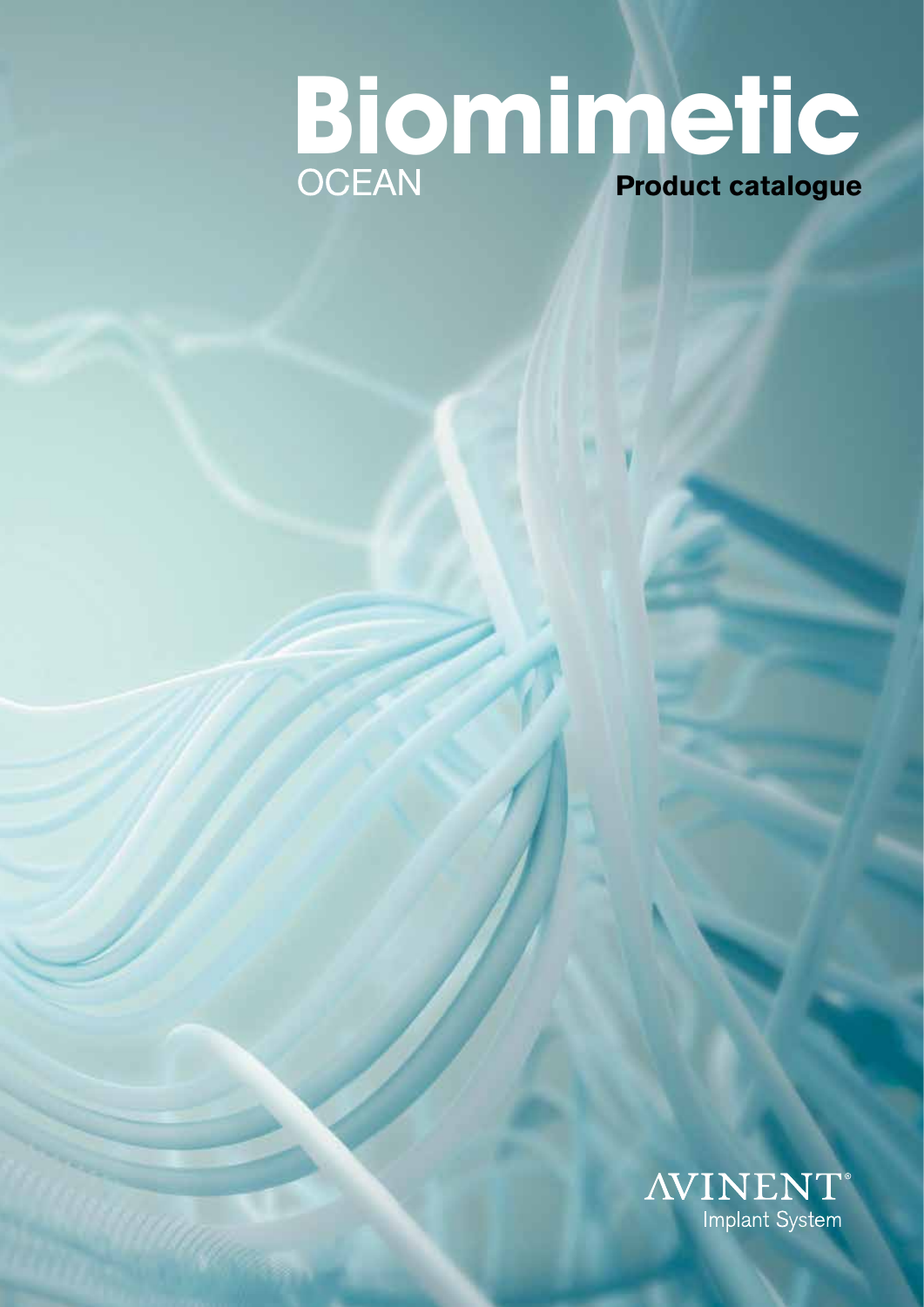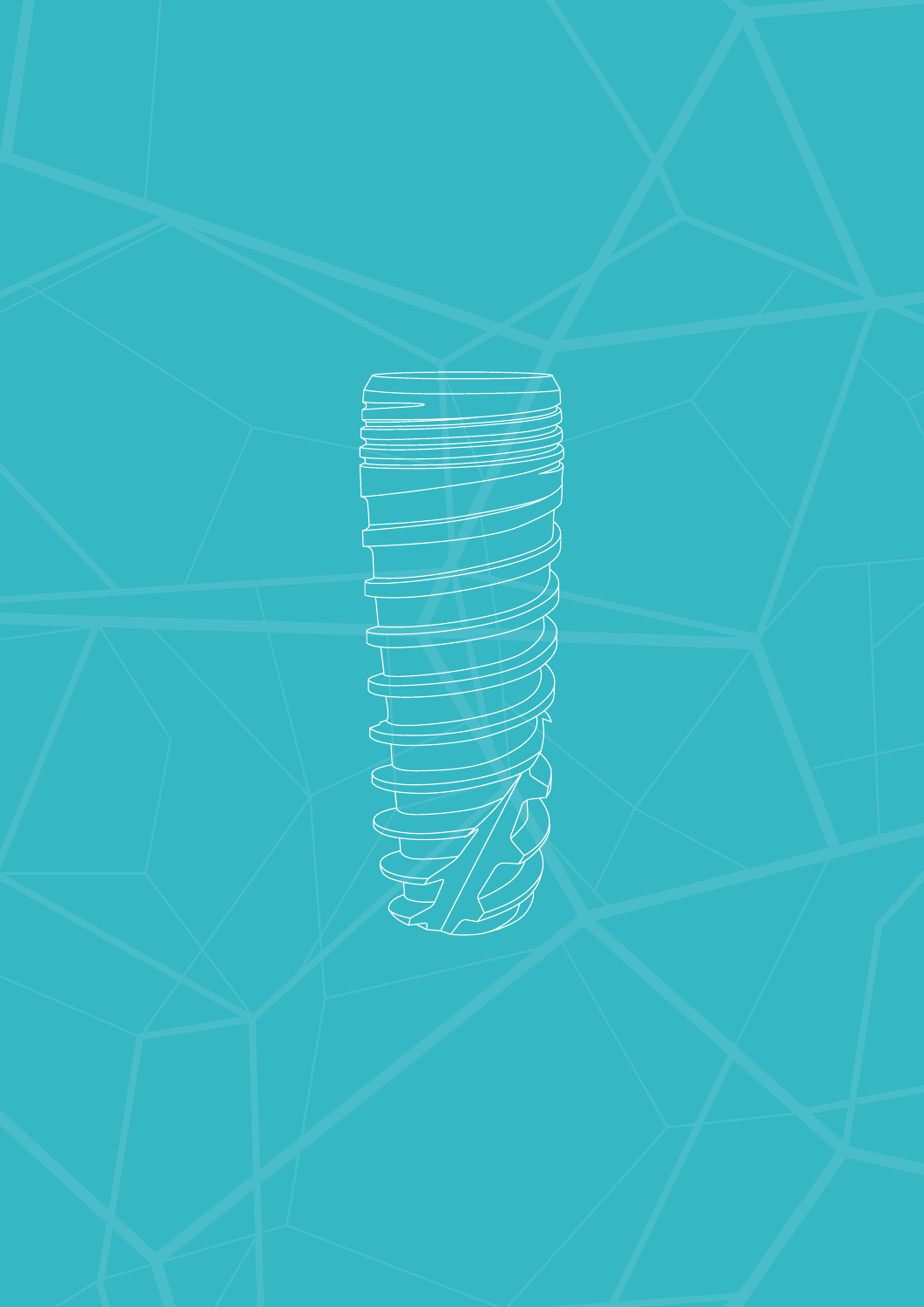The OCEAN system is a new line that adds to the range of AVINENT implants. This new system has all the innovative features of the CORAL implant, as well as new concepts to provide a solution to emerging clinical and prosthetic needs. The shape of the OCEAN system shows outstanding aesthetic results at tissue level.

### **Contents**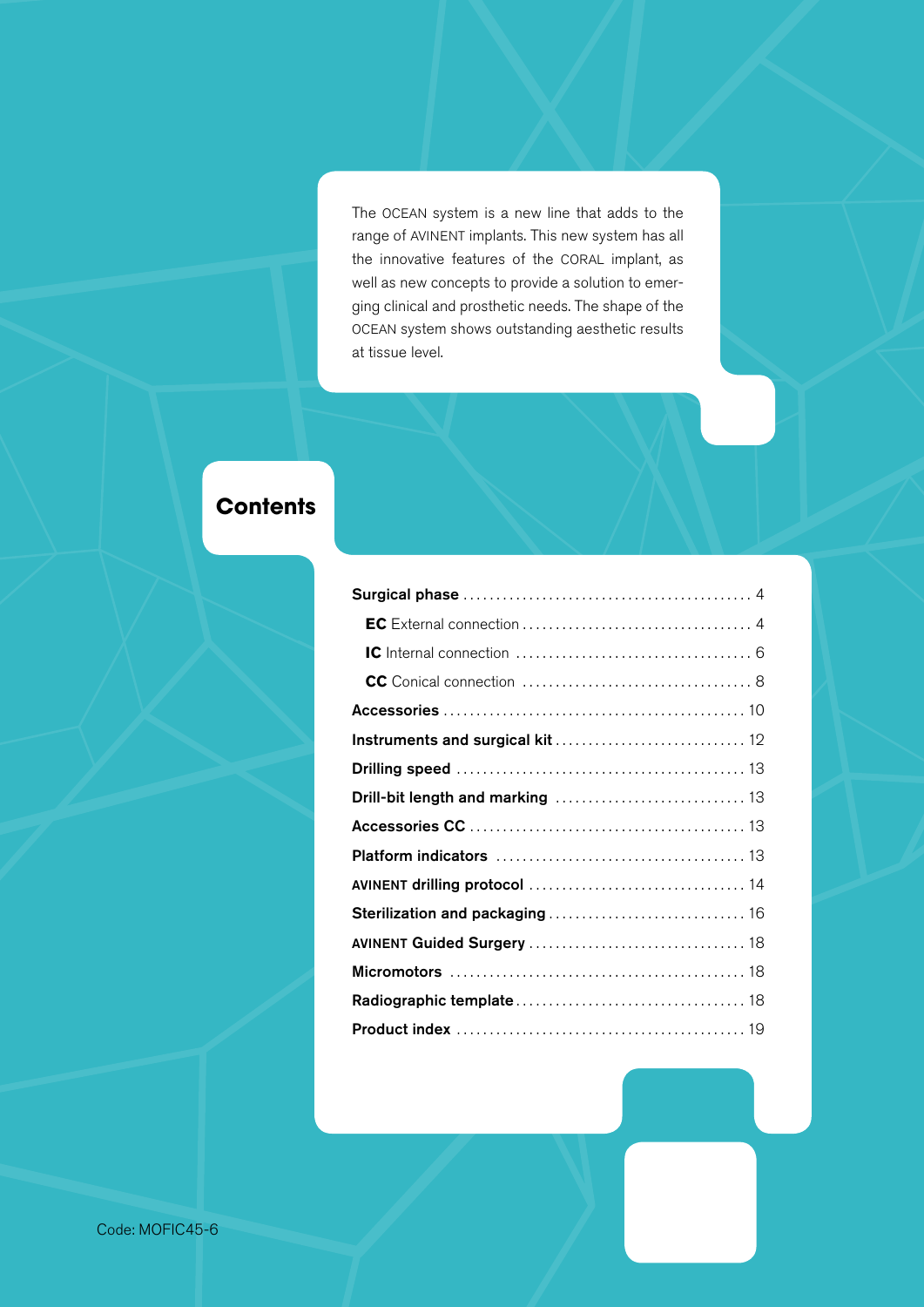EXTERNAL

## EXTERNAL **Surgical phase**

|                                          |                              | Platform Ø 3,5 mm |                   |      |  |  |  |
|------------------------------------------|------------------------------|-------------------|-------------------|------|--|--|--|
|                                          | Ø 3,5 mm                     | Ref.              | Ø 4,0 mm          | Ref. |  |  |  |
| Implant                                  |                              |                   | $4,0 \times 7$ mm | 1562 |  |  |  |
|                                          |                              |                   | 4,0 x 8,5 mm      | 1563 |  |  |  |
|                                          | 3,5 x 10 mm                  | 1558              | 4,0 x 10 mm       | 1564 |  |  |  |
|                                          | $3,5 \times 11,5 \text{ mm}$ | 1559              | 4,0 x 11,5 mm     | 1565 |  |  |  |
|                                          | 3,5 x 13 mm                  | 1560              | 4,0 x 13 mm       | 1566 |  |  |  |
|                                          | 3,5 x 15 mm                  | 1561              | 4,0 x 15 mm       | 1567 |  |  |  |
| <b>Healing abutment</b>                  | $4 \times 3$ mm              | 0030              | $4 \times 3$ mm   | 0030 |  |  |  |
|                                          | $4 \times 4$ mm              | 0031              | $4 \times 4$ mm   | 0031 |  |  |  |
|                                          | $4 \times 5$ mm              | 0032              | $4 \times 5$ mm   | 0032 |  |  |  |
|                                          | $5 \times 3$ mm              | 0033              | $5 \times 3$ mm   | 0033 |  |  |  |
|                                          | $5 \times 4$ mm              | 0034              | $5 \times 4$ mm   | 0034 |  |  |  |
|                                          | $5 \times 5$ mm              | 0035              | $5 \times 5$ mm   | 0035 |  |  |  |
|                                          |                              |                   |                   |      |  |  |  |
| Anatomic healing abutment                | $5 \times 3$ mm              | 0171              | $5 \times 3$ mm   | 0171 |  |  |  |
|                                          | $5 \times 4$ mm              | 0172              | $5 \times 4$ mm   | 0172 |  |  |  |
|                                          | $5 \times 5$ mm              | 0173              | $5 \times 5$ mm   | 0173 |  |  |  |
|                                          |                              |                   |                   |      |  |  |  |
| Anatomic healing abutment<br><b>PEEK</b> |                              |                   |                   |      |  |  |  |
|                                          |                              |                   |                   |      |  |  |  |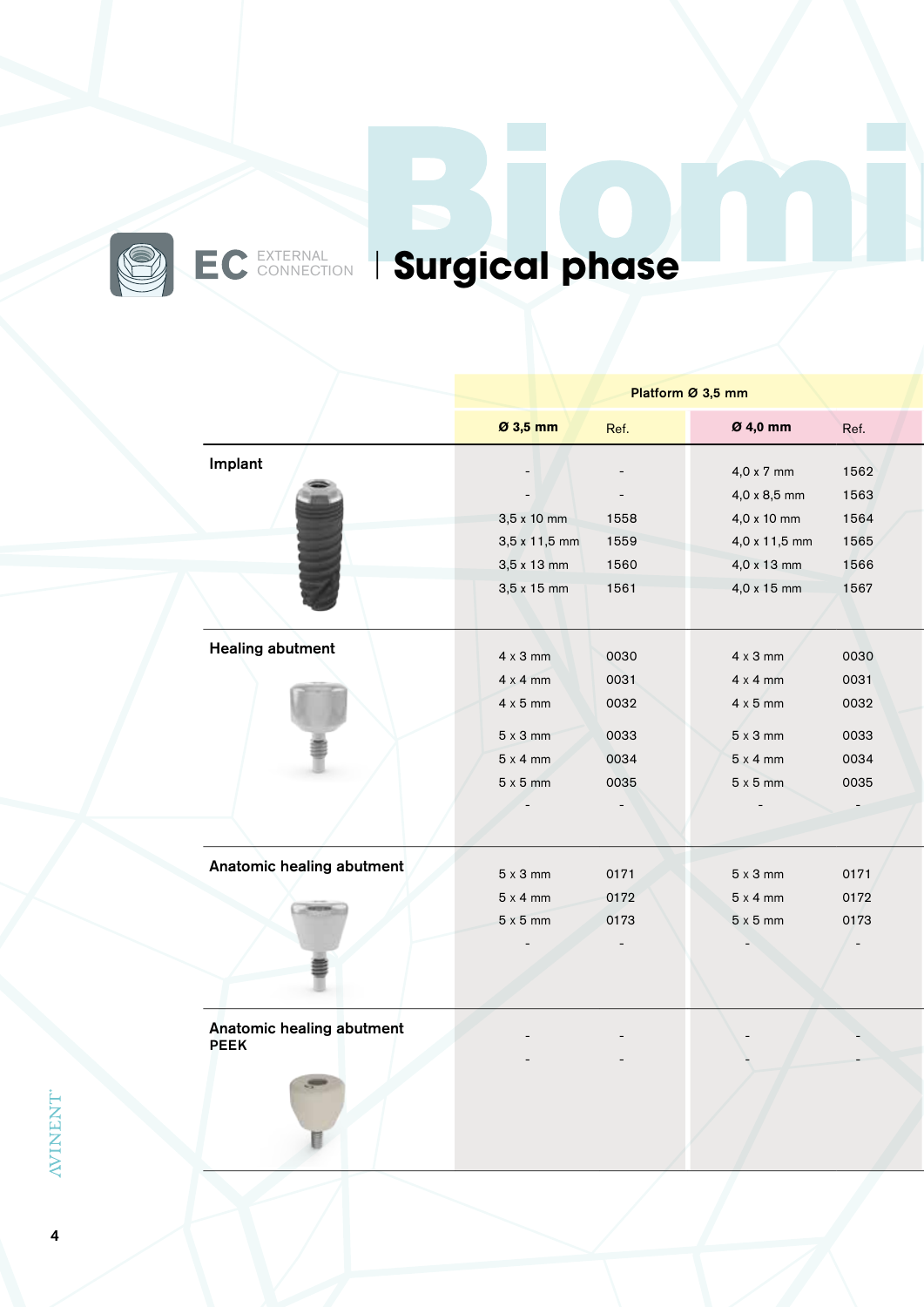**AVINENT**<sup>®</sup><br>Implant System

OCEA

OS.

#### Platform Ø 4,1 mm

| $5,0 \times 7$ mm<br>1574<br>5,0 x 8,5 mm<br>1575<br>5,0 x 10 mm<br>1576<br>1577<br>$5,0 \times 11,5 \text{ mm}$<br>5,0 x 13 mm<br>1578                                                                                                   |
|-------------------------------------------------------------------------------------------------------------------------------------------------------------------------------------------------------------------------------------------|
|                                                                                                                                                                                                                                           |
|                                                                                                                                                                                                                                           |
|                                                                                                                                                                                                                                           |
|                                                                                                                                                                                                                                           |
|                                                                                                                                                                                                                                           |
|                                                                                                                                                                                                                                           |
| 3363                                                                                                                                                                                                                                      |
| 3364                                                                                                                                                                                                                                      |
| 3365                                                                                                                                                                                                                                      |
| 0036                                                                                                                                                                                                                                      |
| 0037                                                                                                                                                                                                                                      |
| 0003                                                                                                                                                                                                                                      |
| 0038                                                                                                                                                                                                                                      |
|                                                                                                                                                                                                                                           |
| 0174                                                                                                                                                                                                                                      |
| 0175                                                                                                                                                                                                                                      |
| 0176                                                                                                                                                                                                                                      |
| 0177                                                                                                                                                                                                                                      |
|                                                                                                                                                                                                                                           |
| 3366                                                                                                                                                                                                                                      |
| 3367                                                                                                                                                                                                                                      |
| $4 \times 3$ mm<br>4x5mm<br>$4 \times 7$ mm<br>$5 \times 3$ mm<br>$5 \times 4$ mm<br>$5 \times 5$ mm<br>$5 \times 7$ mm<br>$5 \times 3$ mm<br>$5 \times 4$ mm<br>$5 \times 5$ mm<br>$5 \times 7$ mm<br>$6 \times 5$ mm<br>$8 \times 5$ mm |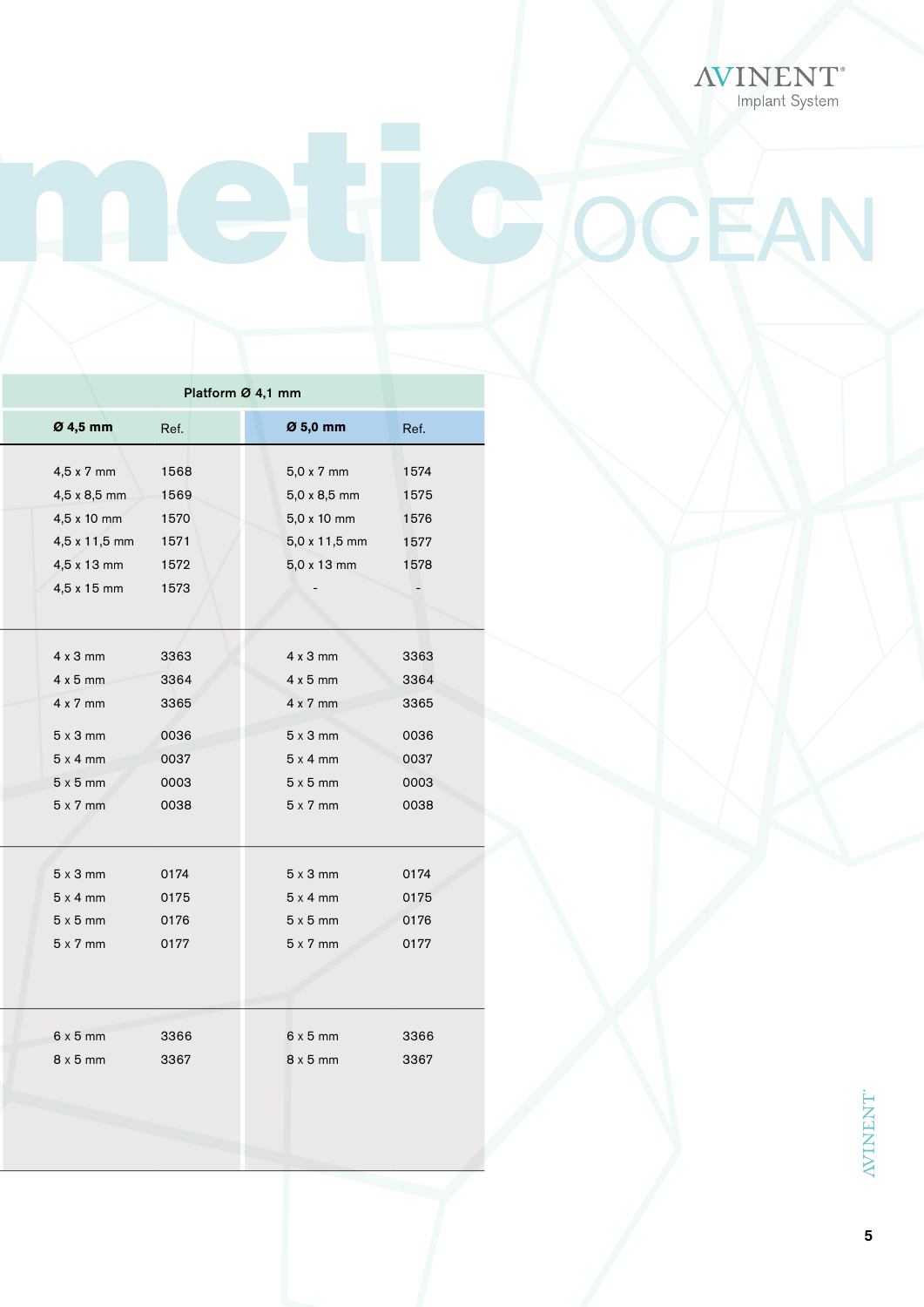IC
INTERNAL

# **Surgical phase**

|                            | Platform Ø 3,5 mm            |      |                   |      |  |
|----------------------------|------------------------------|------|-------------------|------|--|
|                            | Ø 3,5 mm                     | Ref. | Ø 4,0 mm          | Ref. |  |
| Implant                    |                              |      | 4,0 x 7 mm        | 1583 |  |
|                            |                              |      | 4,0 x 8,5 mm      | 1584 |  |
|                            | 3,5 x 10 mm                  | 1579 | 4,0 x 10 mm       | 1585 |  |
|                            | $3,5 \times 11,5 \text{ mm}$ | 1580 | 4,0 x 11,5 mm     | 1586 |  |
|                            | 3,5 x 13 mm                  | 1581 | 4,0 x 13 mm       | 1587 |  |
|                            | 3,5 x 15 mm                  | 1582 | 4,0 x 15 mm       | 1588 |  |
|                            |                              |      |                   |      |  |
| Anatomic healing abutment  | $3,5 \times 3$ mm            | 3370 | $3,5 \times 3$ mm | 3370 |  |
|                            | $3,5 \times 5$ mm            | 3371 | $3,5 \times 5$ mm | 3371 |  |
|                            | $3,5 \times 7$ mm            | 3372 | 3,5 x 7 mm        | 3372 |  |
|                            | 4,5 x 2 mm                   | 0465 | $4,5 \times 2$ mm | 0465 |  |
|                            | $4,5 \times 3$ mm            | 0466 | 4,5 x 3 mm        | 0466 |  |
|                            | $4,5 \times 4$ mm            | 0467 | $4,5 \times 4$ mm | 0467 |  |
|                            | $4,5 \times 5$ mm            | 0468 | $4,5 \times 5$ mm | 0468 |  |
|                            | 4,5 x 7 mm                   | 0469 | 4,5 x 7 mm        | 0469 |  |
|                            | 5,5 x 3 mm                   | 0471 | $5,5 \times 3$ mm | 0471 |  |
|                            | $5,5 \times 4$ mm            | 0472 | $5,5 \times 4$ mm | 0472 |  |
|                            | $5,5 \times 5$ mm            | 0473 | $5,5 \times 5$ mm | 0473 |  |
|                            | 5,5 x 7 mm                   | 0474 | 5,5 x 7 mm        | 0474 |  |
|                            | 6,5 x 3 mm                   | 2737 | 6,5 x 3 mm        | 2737 |  |
|                            | 6,5 x 4 mm                   | 2727 | 6,5 x 4 mm        | 2727 |  |
|                            | 6,5 x 5 mm                   | 2726 | 6,5 x 5 mm        | 2726 |  |
|                            |                              |      |                   |      |  |
| Aesthetic healing abutment | 4,5 x 2 mm                   | 0607 | 4,5 x 2 mm        | 0607 |  |
|                            | $4,5 \times 3$ mm            | 0608 | $4,5 \times 3$ mm | 0608 |  |
|                            | $4,5 \times 4$ mm            | 0609 | $4,5 \times 4$ mm | 0609 |  |
|                            | $4,5 \times 5$ mm            | 0610 | $4,5 \times 5$ mm | 0610 |  |
|                            | $4,5 \times 6$ mm            | 0611 | 4,5 x 6 mm        | 0611 |  |
|                            | 4,5 x 7 mm                   | 0612 | 4,5 x 7 mm        | 0612 |  |
|                            |                              |      |                   |      |  |
| Anatomic healing abutment  | $6 \times 5$ mm              | 3373 | $6 \times 5$ mm   | 3373 |  |
| <b>PEEK</b>                | $8 \times 5$ mm              | 3481 | $8 \times 5$ mm   | 3481 |  |
| ÷                          |                              |      |                   |      |  |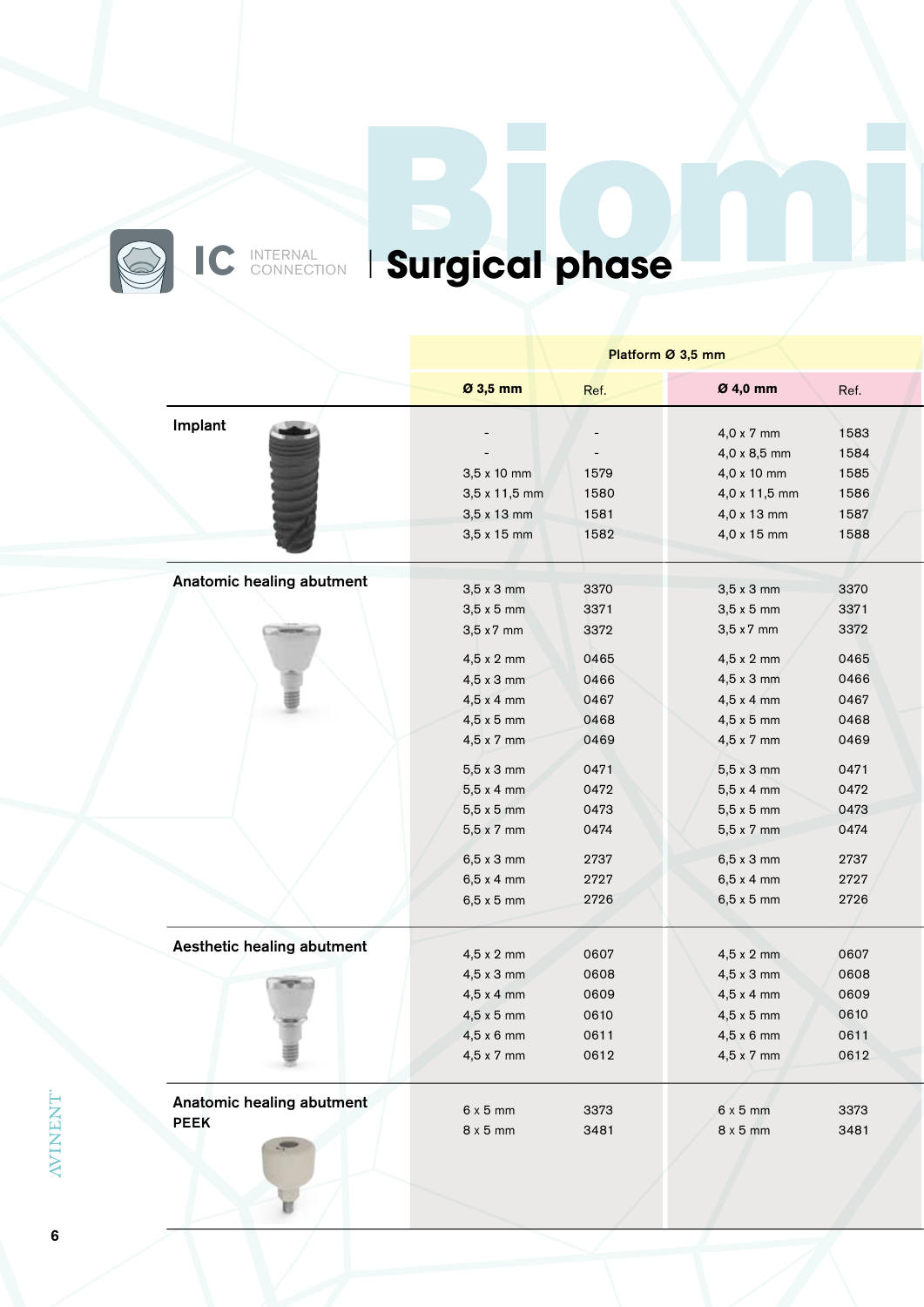**AVINENT**® Implant System

#### Platform Ø 4,1 mm **Ø 3,5 mm** Ref. **Ø 4,0 mm** Ref. **Ø 4,5 mm** Ref. **Ø 5,0 mm** Ref. 4,5 x 7 mm 4,5 x 8,5 mm 4,5 x 10 mm 4,5 x 11,5 mm 4,5 x 13 mm 4,5 x 15 mm 1589 1590 1591 1592 1593 1594 5,0 x 7 mm 5,0 x 8,5 mm 5,0 x 10 mm 5,0 x 11,5 mm 5,0 x 13 mm - 1595 1596 1597 1598 1599 - 3,5 x 3 mm 3,5 x 5 mm 3,5 x7 mm 4,5 x 2 mm 4,5 x 3 mm 4,5 x 4 mm 4,5 x 5 mm 4,5 x 7 mm 5,5 x 3 mm 5,5 x 4 mm 5,5 x 5 mm 5,5 x 7 mm 6,5 x 3 mm 6,5 x 4 mm 6,5 x 5 mm 3370 3371 3372 0465 0466 0467 0468 0469 0471 0472 0473 0474 2737 2727 2726 3,5 x 3 mm 3,5 x 5 mm 3,5 x7 mm 4,5 x 2 mm 4,5 x 3 mm 4,5 x 4 mm 4,5 x 5 mm 4,5 x 7 mm 5,5 x 3 mm 5,5 x 4 mm 5,5 x 5 mm 5,5 x 7 mm 6,5 x 3 mm 6,5 x 4 mm 6,5 x 5 mm 3370 3371 3372 0465 0466 0467 0468 0469 0471 0472 0473 0474 2737 2727 2726 4,5 x 2 mm 4,5 x 3 mm 4,5 x 4 mm 4,5 x 5 mm 4,5 x 6 mm 4,5 x 7 mm 0607 0608 0609 0610 0611 0612 4,5 x 2 mm 4,5 x 3 mm 4,5 x 4 mm 4,5 x 5 mm 4,5 x 6 mm 4,5 x 7 mm 0607 0608 0609 0610 0611 0612 6 x 5 mm 8 x 5 mm 3373 3481 6 x 5 mm 8 x 5 mm 3373 3481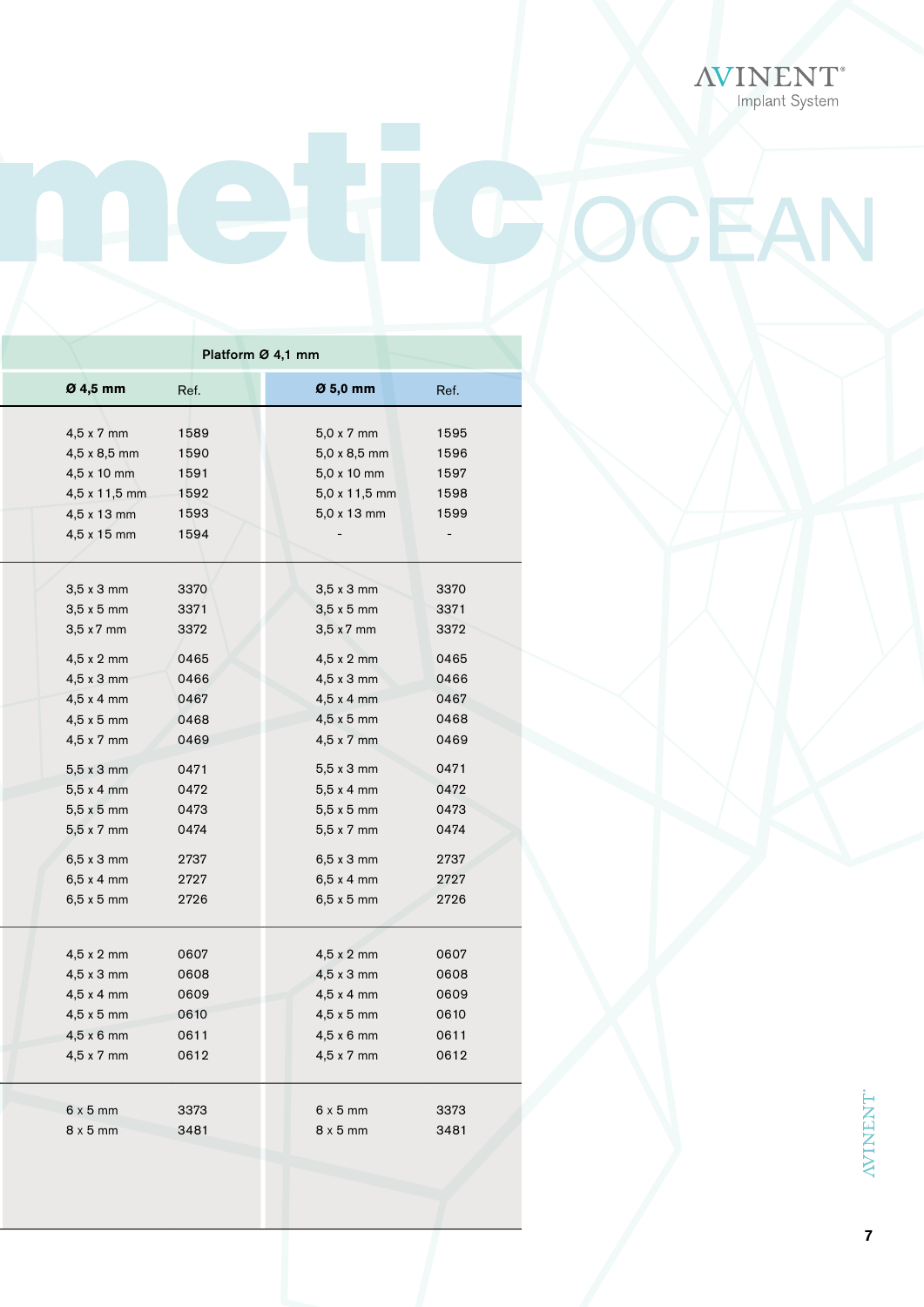$\bigcirc$ 

## **CC** CONICAL **Surgical phase**

|                                              | Platform Ø 3,5 mm        |                |                 |                                  |
|----------------------------------------------|--------------------------|----------------|-----------------|----------------------------------|
|                                              | Ø 3,5 mm                 | Ref.           | Ø 4,0 mm        | Ref.                             |
| Implant                                      |                          |                | 4,0 x 7 mm      | 2939                             |
|                                              | $\sim$                   | $\sim$         | 4,0 x 8,5 mm    | 2940                             |
|                                              | 3,5 x 10 mm              | 2935           | 4,0 x 10 mm     | 2941                             |
|                                              | 3,5 x 11,5 mm            | 2936           | 4,0 x 11,5 mm   | 2942                             |
|                                              | $3,5 \times 13$ mm       | 2937           | 4,0 x 13 mm     | 2943                             |
|                                              | $3,5 \times 15$ mm       | 2938           | 4,0 x 15 mm     | 2944                             |
|                                              |                          |                |                 |                                  |
| Anatomic healing abutment                    | $4 \times 3$ mm          | 2988           | $4 \times 3$ mm | 2988                             |
| (Single)                                     | $4 \times 5$ mm          | 2989           | $4 \times 5$ mm | 2989                             |
|                                              | $\overline{\phantom{a}}$ | $\sim$ $-$     | $\sim$          | in the                           |
|                                              | $5 \times 3$ mm          | 2990           | $5 \times 3$ mm | 2990                             |
|                                              | $5 \times 5$ mm          | 2991           | $5 \times 5$ mm | 2991                             |
|                                              | 5 X 7 mm                 | 2992           | 5 X 7 mm        | 2992                             |
|                                              |                          |                |                 |                                  |
| Anatomic healing abutment                    | $4 \times 3$ mm          | 2993           | $4 \times 3$ mm | 2993                             |
| (Multiple)                                   | $4 \times 5$ mm          | 2994           | $4 \times 5$ mm | 2994                             |
|                                              |                          | $\sim$         |                 | $\overline{\phantom{a}}$         |
|                                              | $5 \times 3$ mm          | 2995           | $5 \times 3$ mm | 2995                             |
|                                              | $5 \times 5$ mm          | 2996           | $5 \times 5$ mm | 2996                             |
|                                              | 5 X 7 mm                 | 2997           | 5 X 7 mm        | 2997                             |
| Anatomic healing abutment<br>Peek (Single)   | $6 \times 5$ mm          | 3453<br>$\sim$ | $6 \times 5$ mm | 3453<br>$\overline{\phantom{a}}$ |
|                                              |                          |                |                 |                                  |
|                                              |                          |                |                 |                                  |
|                                              |                          |                |                 |                                  |
| Anatomic healing abutment<br>Peek (Multiple) | $6 \times 5$ mm          | 3454           | $6 \times 5$ mm | 3454                             |
|                                              |                          |                |                 |                                  |
|                                              |                          |                |                 |                                  |
|                                              |                          |                |                 |                                  |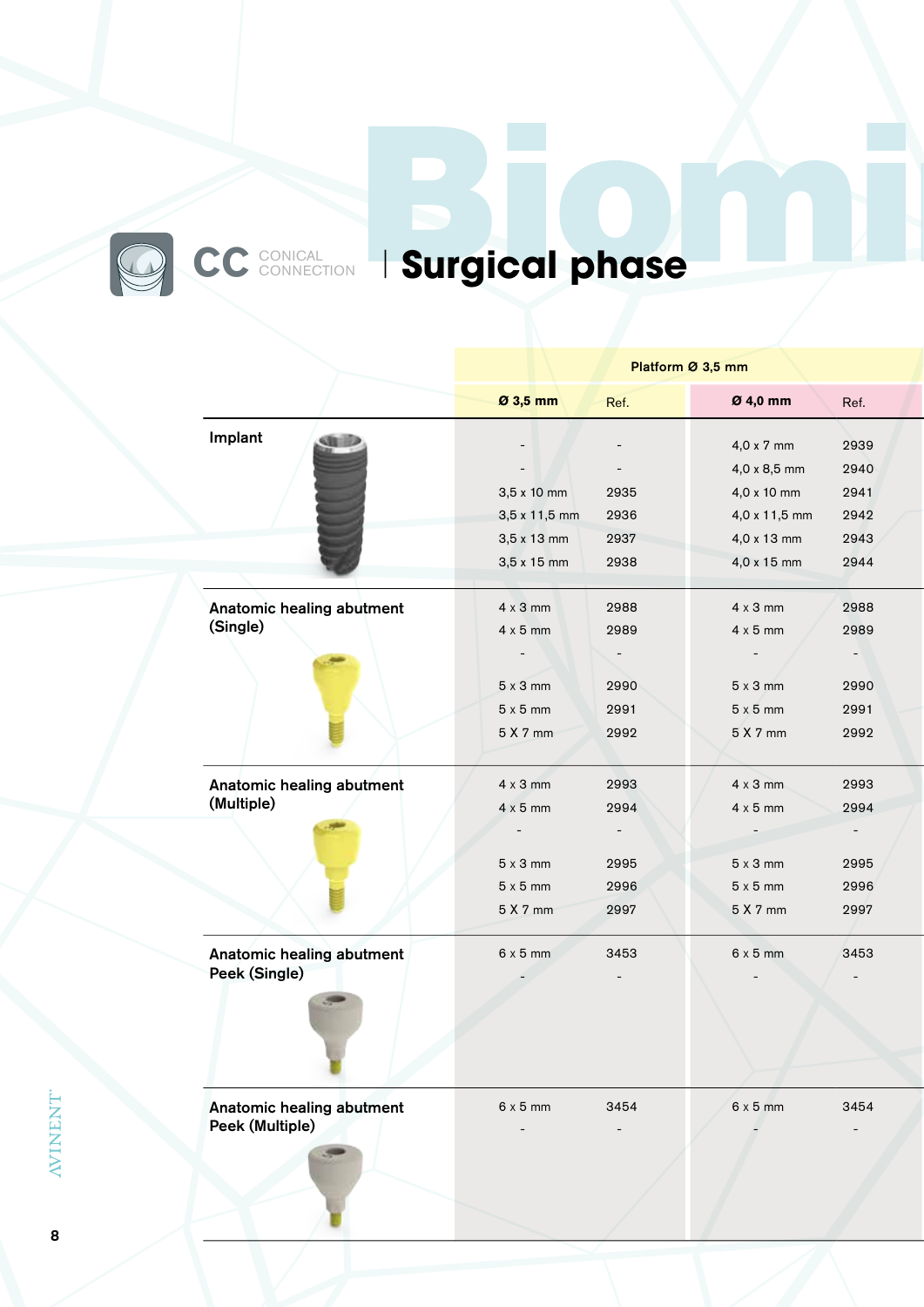$\label{eq:subm} \underset{\text{Implant System}}{\text{NUNENT}^*}$ 

|                 |      | Platform Ø 4,1 mm          |                          |                 |                          |  |
|-----------------|------|----------------------------|--------------------------|-----------------|--------------------------|--|
| Ø 4,5 mm        | Ref. | Ø 5,0 mm                   | Ref.                     | Ø 6,0 mm        | Ref.                     |  |
| 4,5 x 7 mm      | 2945 | 5,0 x 7 mm                 | 2951                     | 6,0 x 7 mm      | 3812                     |  |
| 4,5 x 8,5 mm    | 2946 | $5,0 \times 8,5$ mm        | 2952                     | 6,0 x 8,5 mm    | 3938                     |  |
| 4,5 x 10 mm     | 2947 | $5,0 \times 10 \text{ mm}$ | 2953                     | 6,0 x 10 mm     | 3939                     |  |
| 4,5 x 11,5 mm   | 2948 | 5,0 x 11,5 mm              | 2954                     | 6,0 x 11,5 mm   | 3814                     |  |
| 4,5 x 13 mm     | 2949 | $5,0 \times 13$ mm         | 2955                     |                 |                          |  |
| 4,5 x 15 mm     | 2950 |                            | $\overline{\phantom{a}}$ |                 | $\overline{\phantom{a}}$ |  |
| $5 \times 3$ mm | 2998 | $5 \times 3$ mm            | 2998                     | $5 \times 3$ mm | 2998                     |  |
| $5 \times 5$ mm | 2999 | $5 \times 5$ mm            | 2999                     | $5 \times 5$ mm | 2999                     |  |
| $5 \times 7$ mm | 3000 | $5 \times 7$ mm            | 3000                     | $5 \times 7$ mm | 3000                     |  |
| $6 \times 3$ mm | 3470 | $6 \times 3$ mm            | 3470                     | $6 \times 3$ mm | 3470                     |  |
| $6 \times 5$ mm | 3471 | $6 \times 5$ mm            | 3471                     | $6 \times 5$ mm | 3471                     |  |
| $6 \times 7$ mm | 3472 | $6 \times 7$ mm            | 3472                     | $6 \times 7$ mm | 3472                     |  |
| $5 \times 3$ mm | 3473 | $5 \times 3$ mm            | 3473                     | $5 \times 3$ mm | 3473                     |  |
| $5 \times 5$ mm | 3474 | $5 \times 5$ mm            | 3474                     | $5 \times 5$ mm | 3474                     |  |
| $5 \times 7$ mm | 3008 | $5 \times 7$ mm            | 3008                     | $5 \times 7$ mm | 3008                     |  |
| $6 \times 3$ mm | 3010 | $6 \times 3$ mm            | 3010                     | $6 \times 3$ mm | 3010                     |  |
| $6 \times 5$ mm | 3011 | $6 \times 5$ mm            | 3011                     | $6 \times 5$ mm | 3011                     |  |
| $6 \times 7$ mm | 3012 | $6 \times 7$ mm            | 3012                     | $6 \times 7$ mm | 3012                     |  |
| $6 \times 5$ mm | 3455 | $6 \times 5$ mm            | 3455                     | $6 \times 5$ mm | 3455                     |  |
| $8 \times 5$ mm | 3457 | $8 \times 5$ mm            | 3457                     | $8 \times 5$ mm | 3457                     |  |
|                 |      |                            |                          |                 |                          |  |
|                 |      |                            |                          |                 |                          |  |
| $6 \times 5$ mm | 3456 | $6 \times 5$ mm            | 3456                     | $6 \times 5$ mm | 3456                     |  |

8 x 5 mm

3458

8 x 5 mm

3458

8 x 5 mm

3458

 $\Lambda\!V\text{INENT}^*$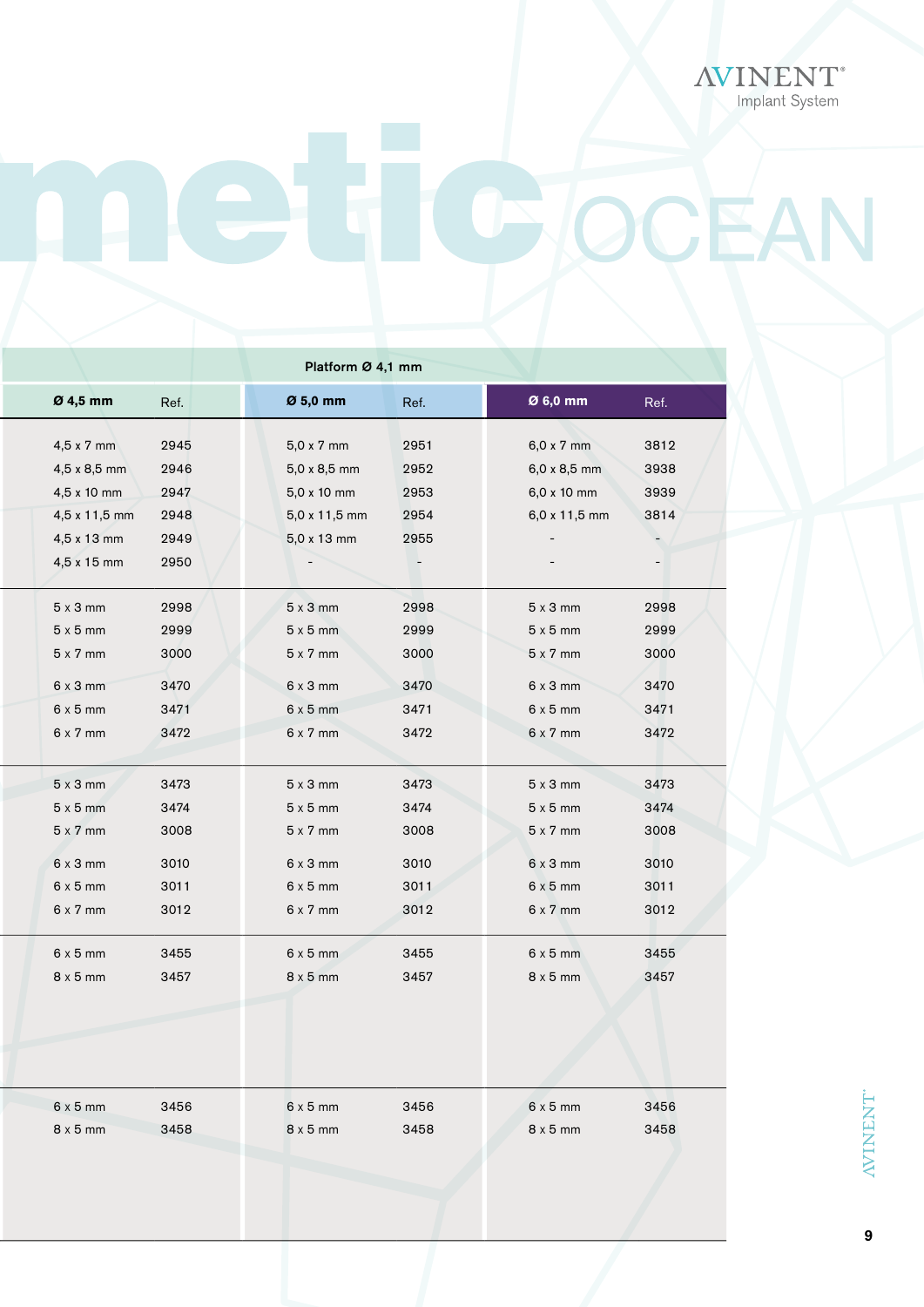| <b>Accessories</b>                  |                     |                                                        | Ref. |
|-------------------------------------|---------------------|--------------------------------------------------------|------|
| <b>Sterilization cassette OCEAN</b> |                     |                                                        | 1763 |
| Sterilization cassette 3x6"         |                     |                                                        | 0526 |
|                                     |                     |                                                        |      |
| Radel plate 3x6"                    |                     |                                                        | 0527 |
| Surgical motor Bien-Air             |                     |                                                        |      |
| <b>Surgical motor W&amp;H</b>       |                     |                                                        |      |
| <b>Torque wrench</b>                |                     |                                                        | 0295 |
| Holding tool EC/IC                  |                     |                                                        | 0651 |
|                                     |                     |                                                        |      |
|                                     |                     |                                                        |      |
|                                     |                     |                                                        |      |
| Implant depth gauge                 |                     | <b>Changed Park</b>                                    | 0652 |
|                                     |                     |                                                        |      |
|                                     |                     |                                                        |      |
| <b>Screwdrivers</b>                 |                     | Screwdriver ISO 1797 S (048)                           | 0644 |
|                                     |                     | Screwdriver ISO 1797 L (048)                           | 0277 |
|                                     |                     | Screwdriver ISO 1797 XL (048)                          | 0645 |
|                                     | $\circlearrowright$ |                                                        |      |
|                                     |                     | Implant driver ISO 1797 EC/IC S (2.5)                  | 2693 |
|                                     |                     | Implant driver ISO 1797 EC/IC L (2.5)                  | 0300 |
|                                     |                     | Implant driver ISO 1797 W&H EC/IC (2.5)                | 2692 |
|                                     | $\circlearrowright$ |                                                        |      |
|                                     |                     | Screwdriver gold screw ISO 1797                        | 0263 |
|                                     |                     | Screwdriver Rhein 83 abutment                          |      |
|                                     | □                   |                                                        |      |
|                                     |                     |                                                        |      |
|                                     |                     | Screwdriver grooved screw ISO 1797                     | 0267 |
|                                     |                     |                                                        |      |
|                                     |                     |                                                        |      |
|                                     | ▭                   |                                                        |      |
|                                     |                     | Screwdriver impression coping closed tray ISO 1797     | 0723 |
|                                     |                     |                                                        |      |
|                                     |                     |                                                        |      |
|                                     |                     | Screwdriver transepithelial abutment ISO 1797 S        | 0328 |
|                                     |                     | Screwdriver transepithelial abutment ISO 1797 L        | 0726 |
|                                     |                     |                                                        |      |
|                                     | ╬                   |                                                        |      |
|                                     |                     | Screwdriver transepithelial angled abutment ISO 1797 S | 0804 |
|                                     |                     | Screwdriver transepithelial angled abutment ISO 1797 L | 0648 |
|                                     | $\circlearrowright$ |                                                        |      |
|                                     |                     | Implant driver ISO 1797 CC 3,5 S                       | 2981 |
|                                     |                     | Implant driver ISO 1797 CC 3,5 L                       | 2984 |
|                                     |                     | Implant driver ISO 1797 CC 4,1 S                       | 2982 |
|                                     | $\circlearrowright$ | Implant driver ISO 1797 CC 4,1 L                       | 2985 |
|                                     |                     |                                                        |      |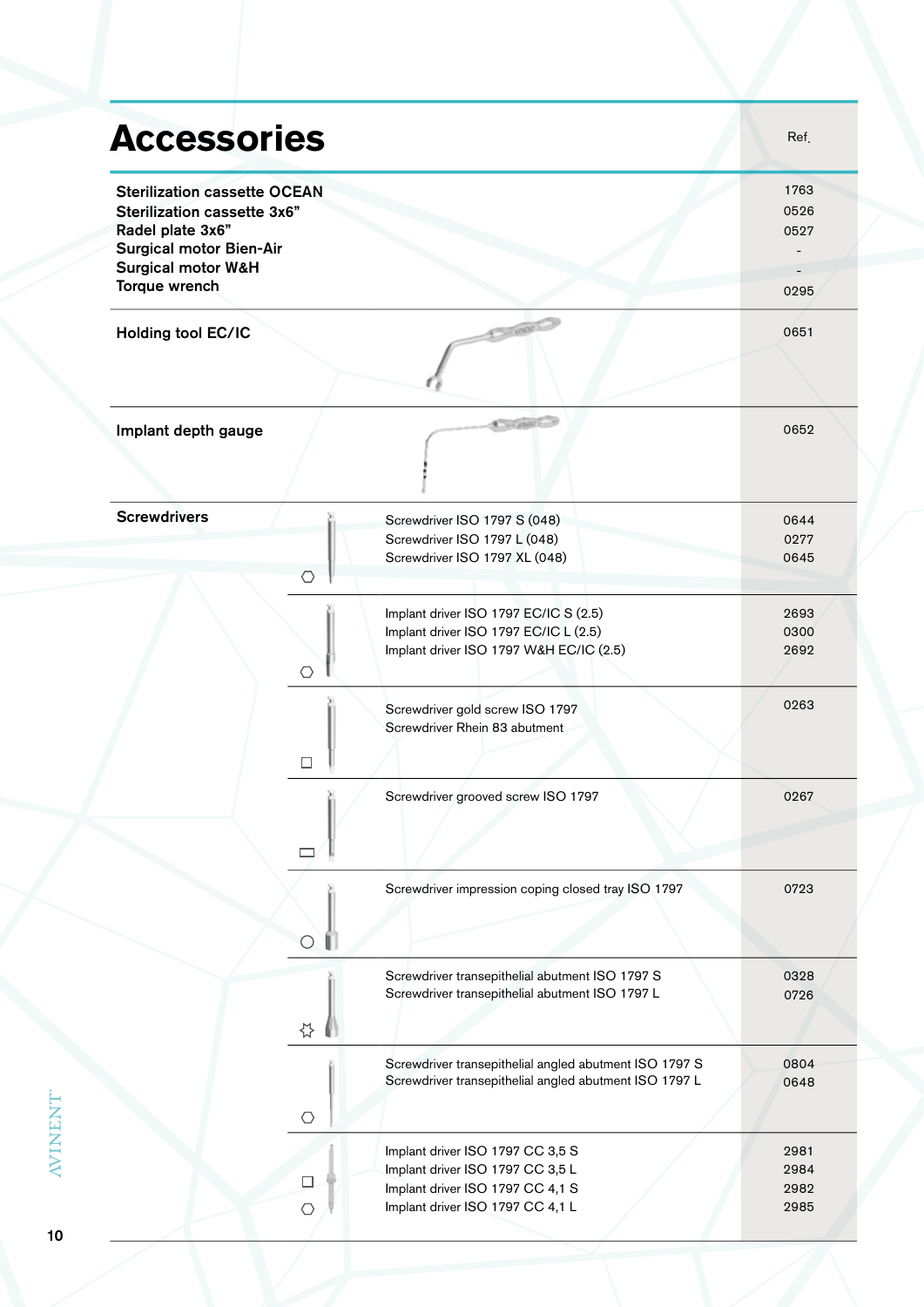| <b>Screwdriver handle</b>                 |                     | Handle ISO 1797 S                                |                                                                                                                                                         | 0791                                 |
|-------------------------------------------|---------------------|--------------------------------------------------|---------------------------------------------------------------------------------------------------------------------------------------------------------|--------------------------------------|
|                                           |                     | Handle ISO 1797 L                                |                                                                                                                                                         | 0790                                 |
| Implant handle                            | $\Box$              | Implant handle S<br>Implant handle L             |                                                                                                                                                         | 1878<br>2891                         |
| <b>Monoblock</b><br>screwdrivers          |                     | Screwdriver S (048)<br>Screwdriver L (048)       |                                                                                                                                                         | 0274<br>0275                         |
|                                           | $\circlearrowright$ | Implant driver S (2.5)<br>Implant driver L (2.5) |                                                                                                                                                         | 0278<br>0299                         |
| <b>Drills</b>                             |                     | Pointed drill                                    |                                                                                                                                                         | 0188                                 |
|                                           |                     | Twist drill                                      | 1,6 x 7 - 15 mm                                                                                                                                         | 2046                                 |
|                                           |                     | Pilot drill                                      | $1,6 - 2,4$ mm                                                                                                                                          | 2047                                 |
|                                           |                     | Drill                                            | 2,0 - 3,3 x 7 - 15 mm                                                                                                                                   | 2048                                 |
|                                           |                     |                                                  | 2,2 - 3,8 x 7 - 15 mm<br>$2,8 - 4,3 \times 7 - 15$ mm<br>$3,2 - 4,8 \times 7 - 13$ mm<br>4,2 - 5,7 x 7 - 11,5 mm                                        | 2049<br>2050<br>2051<br>3966         |
|                                           |                     | Hard bone drill                                  | 2,4 - 3,3 x 7 - 15 mm<br>$3,0 - 3,7 \times 7 - 15$ mm<br>$3,8 - 4,3 \times 7 - 15$ mm<br>$4,1 - 4,7 \times 7 - 13$ mm<br>$5,1 - 5,7 \times 7 - 11,5$ mm | 3311<br>3312<br>3313<br>3314<br>3960 |
| Screw tap                                 |                     | Screw tap                                        | $3,5$ mm<br>4,0 mm<br>4,5 mm<br>5,0 mm<br>6,0 mm                                                                                                        | 2687<br>2688<br>2689<br>2690<br>3963 |
| <b>Drill stop</b>                         | Õ                   |                                                  | $1,6$ mm<br>$3,3$ mm<br>$3,8$ mm<br>$4,3$ mm<br>4,8 mm                                                                                                  | 2198<br>2199<br>2200<br>2201<br>2202 |
| <b>Direction</b><br>indicator             |                     |                                                  | $1,5 - 2,3$ mm                                                                                                                                          | 1810                                 |
| <b>Drill extension</b><br><b>ISO 1797</b> |                     |                                                  |                                                                                                                                                         | 0655                                 |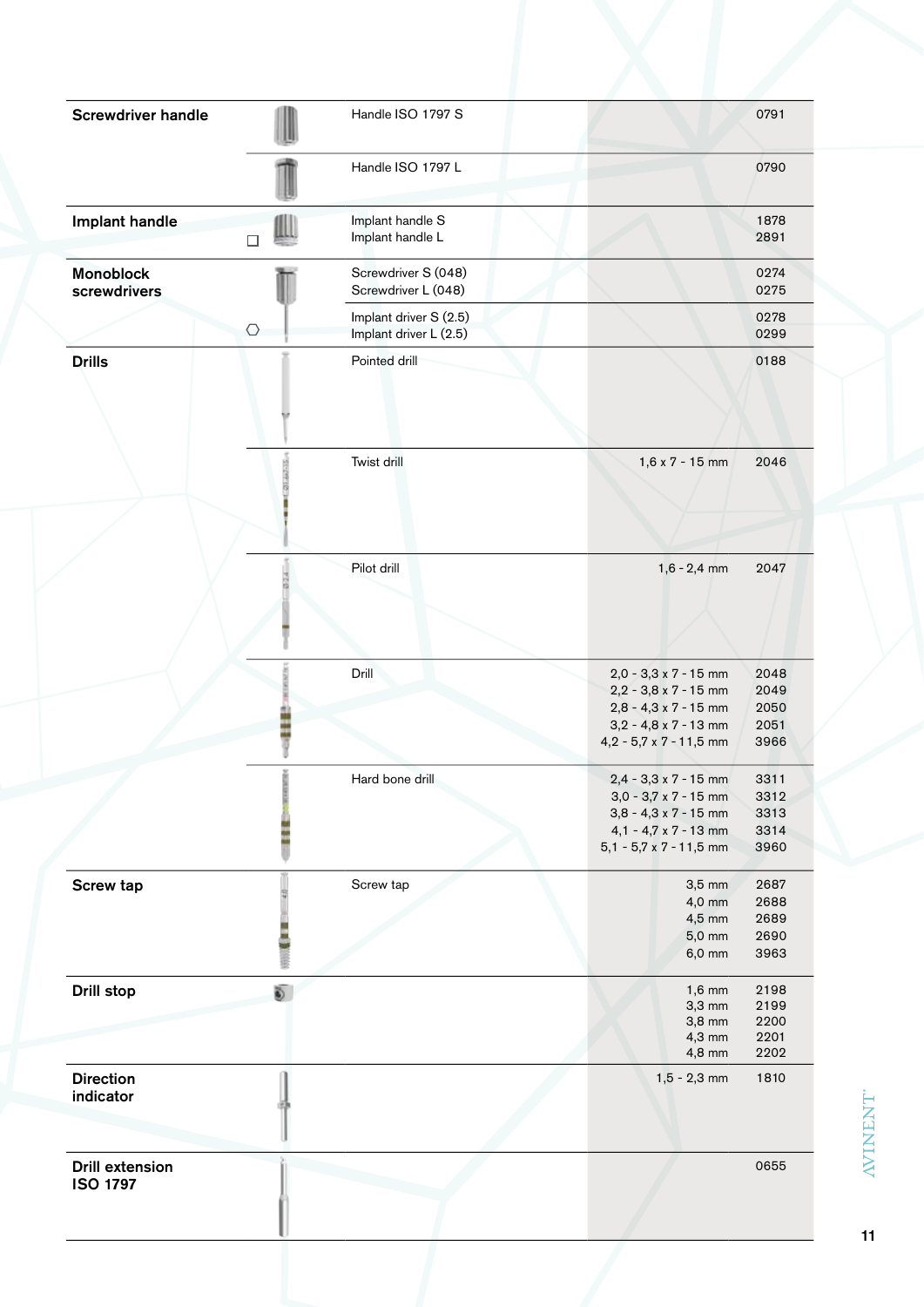#### **Instruments and surgical kit**

AVINENT supplies high-precision instruments designed to match implants and suitable for use with internal, external and conical connections.

AVINENT's two surgical boxes allow practitioners to choose the working system that best meets their needs.



The sterilization cassette OCEAN stands out for its clear layout and attractive design, making it easy to use. The drilling sequence is clearly indicated by means of a simple colour code according to the diameter of the selected implant. All the pieces are placed in a sterilizable tray with a seethrough lid, giving a clear view of the interior.

The sterilization cassette 3x6" is versatile, as it allows practitioners to select a specific sequence and take everything required for the surgical procedure with them in a small container. The box is sterilizable and can hold all the items needed for inserting prostheses.



#### **Advisable torque**

| Abutment screw                  | 35 Ncm |  |
|---------------------------------|--------|--|
| Gold screw                      | 35 Ncm |  |
| Transepithelial abutment        | 35 Ncm |  |
| Transepithelial angled abutment | 20 Ncm |  |
| Transepithelial screw           | 20 Ncm |  |
| Overdenture abutment            | 20 Ncm |  |
| Scan abutment                   | Manual |  |
| Healing abutment PEEK           | Manual |  |
| Temporary abutment PEEK         | Manual |  |
| Cover screw                     | Manual |  |
|                                 |        |  |

\* For any additional information and instrument maintenance instructions, please check www.avinent.com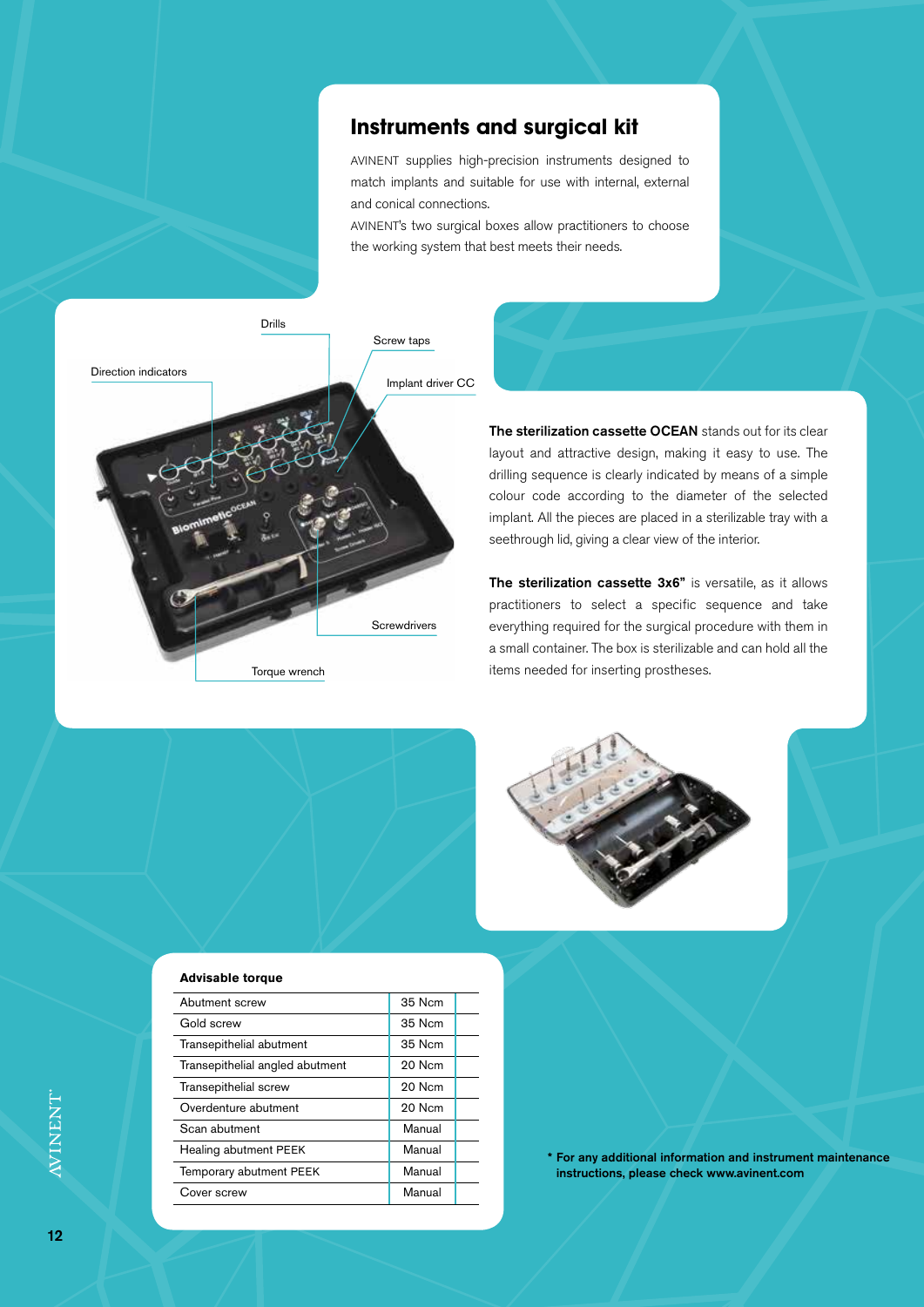#### **Drilling speed**

|                            | rpm         |  |
|----------------------------|-------------|--|
| Guide drill                | 800 - 1.200 |  |
| Drill $\varnothing$ 1,6 mm | 800 - 1.200 |  |
| Pilot drill                | $600 - 800$ |  |
| * Drill ø 2,0 - 3,3 mm     | 150 - 300   |  |
| * Drill ø 2,2 - 3,8 mm     | 150 - 300   |  |
| * Drill ø 2,8 - 4,3 mm     | 150 - 300   |  |
| * Drill ø 3,2 - 4,8 mm     | 150 - 300   |  |
| * Drill ø 2,4 - 3,3 mm     | 150 - 300   |  |
| * Drill ø 3,0 - 3,7 mm     | 150 - 300   |  |
| * Drill ø 3,8 - 4,3 mm     | 150 - 300   |  |
| * Drill ø 4,1 - 4,7 mm     | 150 - 300   |  |
| * Drill ø 4,2 - 5,7 mm     | 150 - 300   |  |
| * Drill ø 5,1 - 5,7 mm     | 150 - 300   |  |
| Screw Tap                  | 20          |  |

\* If low revolutions are used (between 50 and 100 rpm) without irrigation, a large amount of autogenous bone is recovered.

Maximum recommended torque for implant insertion: 45-50 Ncm Maximum recommended speed for implant insertion: 20 rpm

#### **Drill-bit length and marking**

蒚

AVINENT drills carry laser markings to improve visibility during osteotomy and follow a colour code according to the diameter of the implant. The marking corresponds to the length of the implant in crestal placement, but the distances are not absolute from the tip of the instrument to the mark. The length of the drill tip is not included in the depth mark, so this distance must be taken into account when planning treatment and in carrying out the osteotomy.

|                        |         | 02.0-03.8x7-1<br>A |  |
|------------------------|---------|--------------------|--|
| <b>DRILL</b>           | А       |                    |  |
| ø 2,0 - 3,3 mm         | 0,38 mm |                    |  |
| $\varphi$ 2,2 - 3,8 mm | 0,41 mm |                    |  |
| $\varphi$ 2,8 - 4,3 mm | 0,44 mm |                    |  |
| ø 3,2 - 4,8 mm         | 0,46 mm |                    |  |

### **Accessories CC**

 $\sigma$  4,2 - 5,7 mm 0,45 mm

| Implant handle        |               | REF. |
|-----------------------|---------------|------|
|                       | L             | 2891 |
|                       | S             | 1878 |
| <b>Implant driver</b> |               | REF. |
|                       | $3,5$ S       | 2981 |
|                       | $3,5$ L       | 2984 |
| 7 mm<br>5 mm<br>3 mm  | $4,1$ S       | 2982 |
|                       | 4,1 $\lfloor$ | 2985 |

#### **Platform indicators**

To make life easier for our customers, AVINENT screws follow the color code of the implant platform.



Platform Ø 3,5 mm



15 mm 13 mm  $11,5$  mm  $10 \text{ mm}$ 8,5 mm 7 mm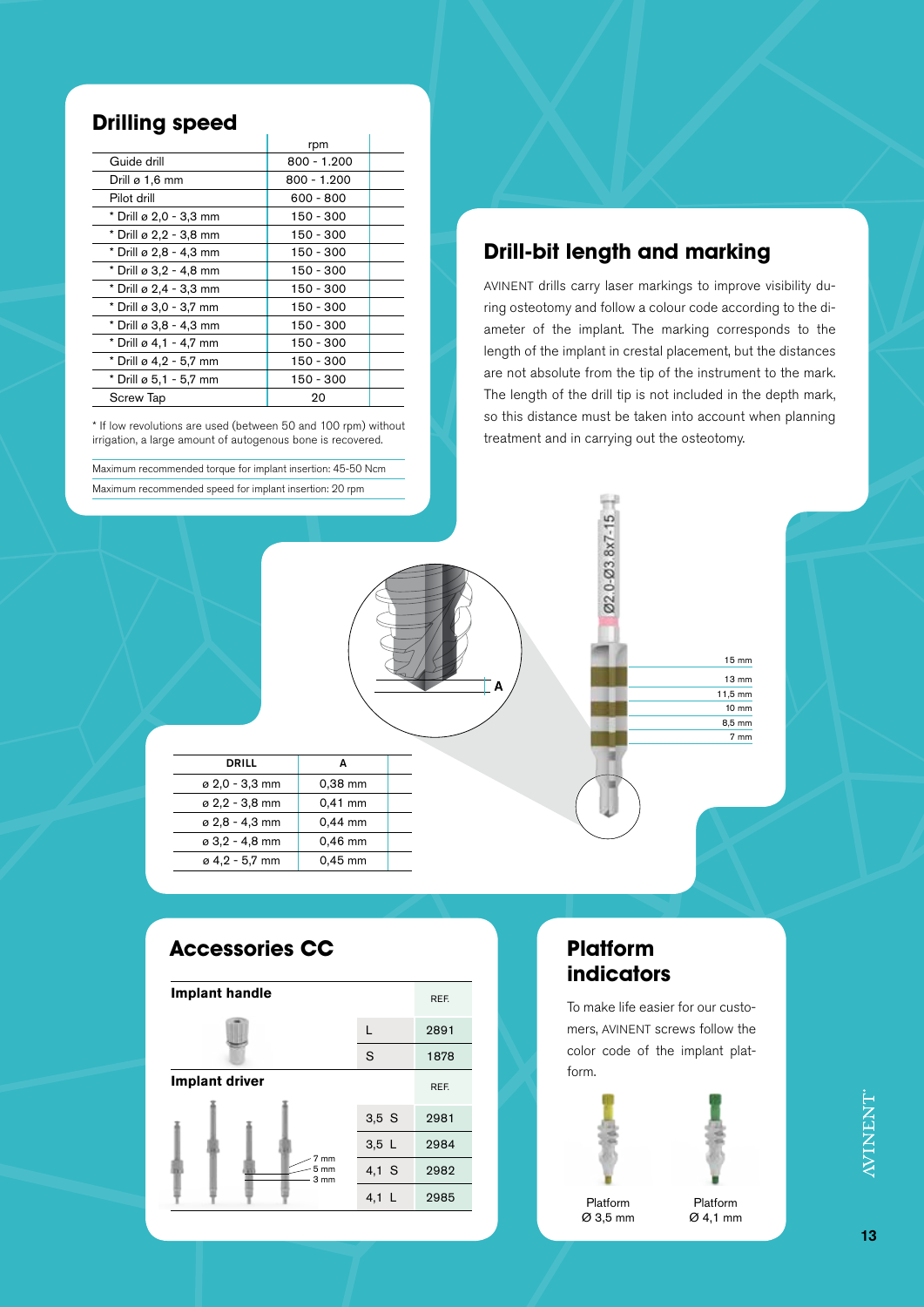#### **AVINENT drilling protocol**

The AVINENT surgical drilling protocol for the OCEAN system is suitable for all bone types. The system includes drill bits with an external shape featuring three diameters and straight cut to match the design of the implant. The matt finish of the drills makes it easier to locate the marks that indicate length during surgery. The drills are used at slower speeds than in other systems and enable autogenous bone to be recovered.

Due to the fact that the surface treatment of the AVINENT implant extends to the level of the platform, it is advisable to leave the implant at juxta-bone level. It must be remembered that the 0.3 mm of the polished part of the inverted platform of the implant remain at supracrestal level.

- \* All drills should only be used for a maximum of ten times.
- \*\* Hard bone drills are identified with two color indicators.

**Implant ø 3,5 mm**





**AVINENT**\*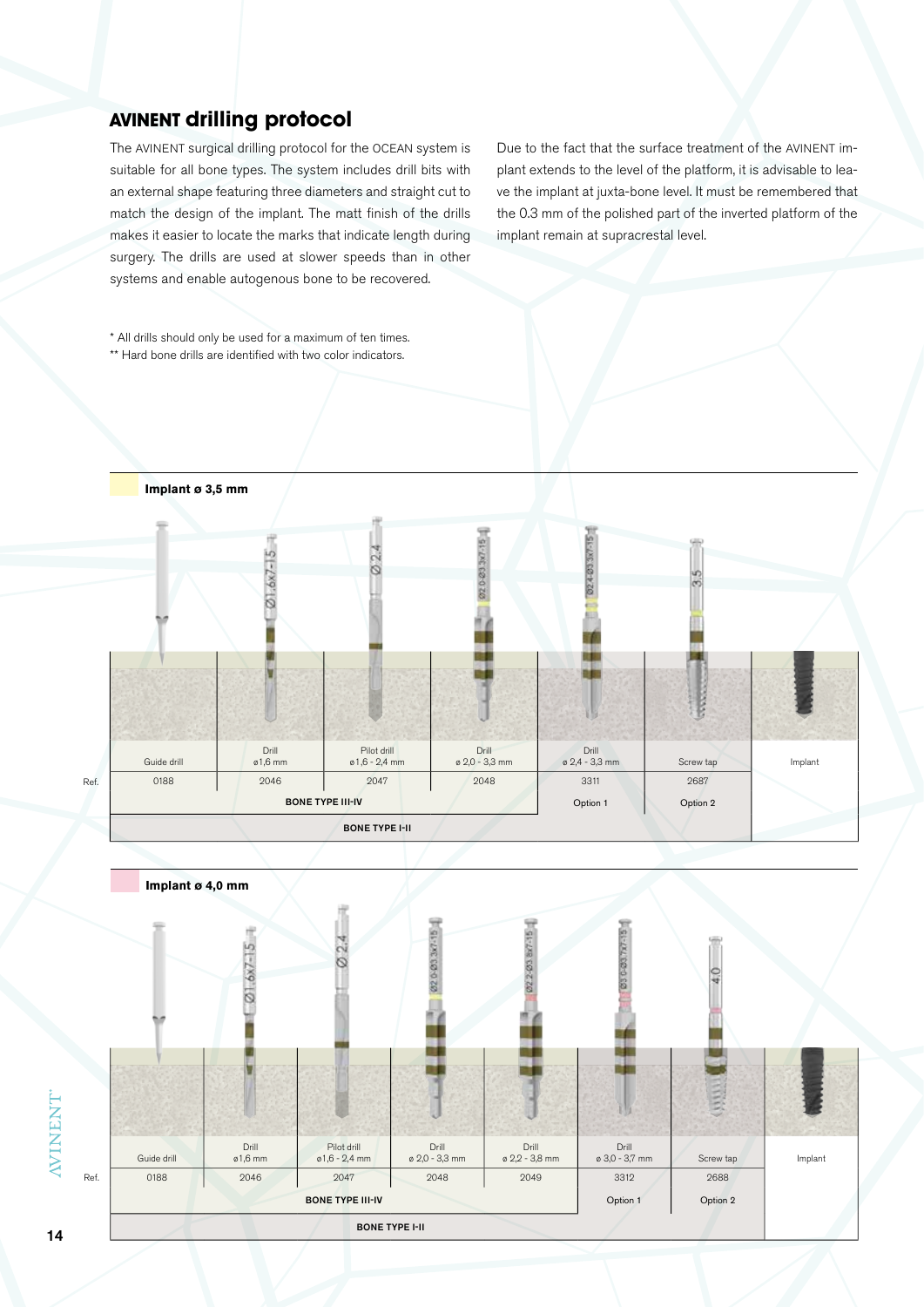



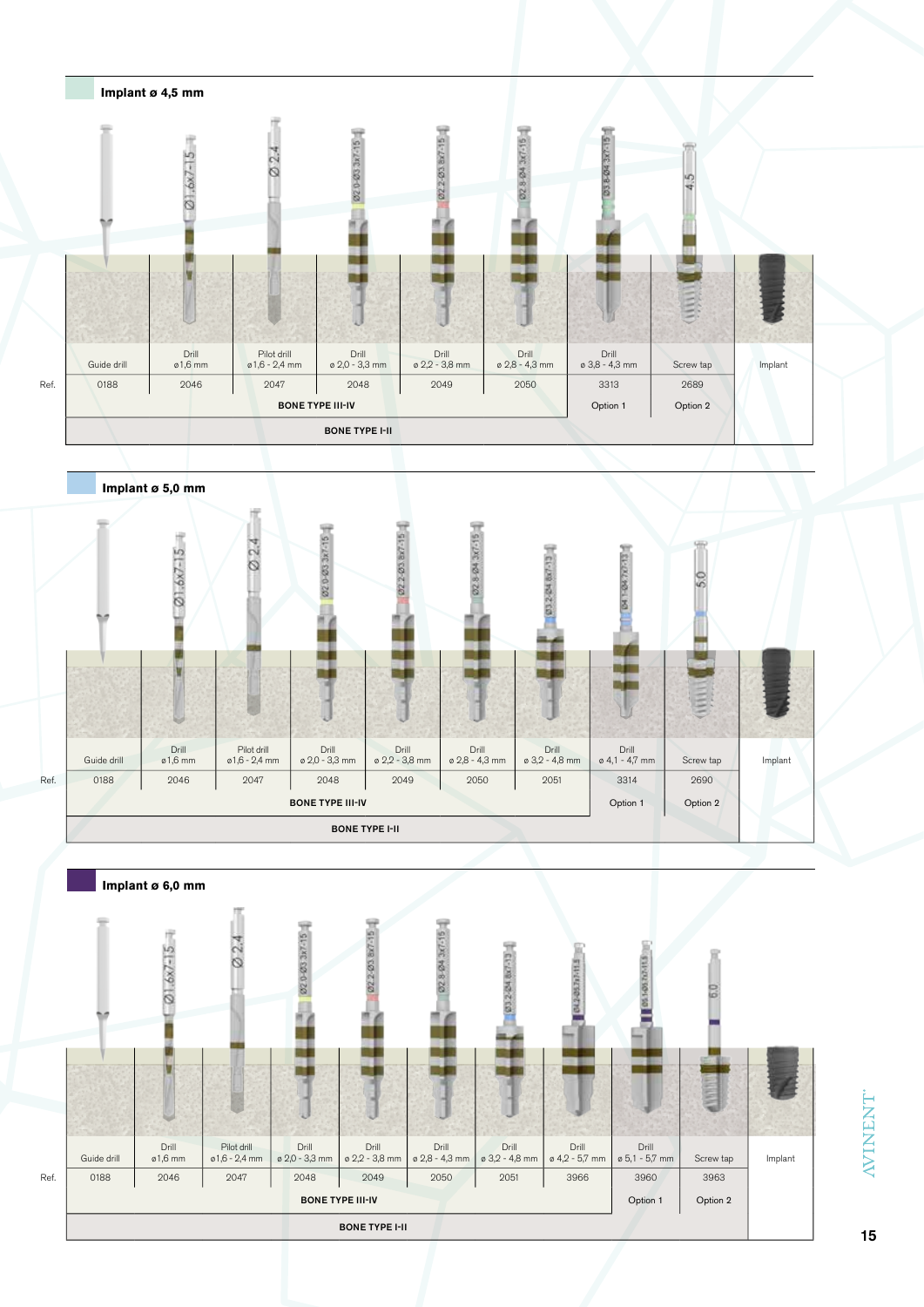#### **Sterilization and packaging**



AVINENT implants are subjected to a sterilization process in accordance with the requirements of the CE mark for medical device. AVINENT supplies its implants in packaging that is easily identified by a simple colour code.

The vial cap comes in different colours according to the diameter of the implant and has a sticker indicating the type of connection and the diameter and length of the implant. The AVINENT implant system is sold in a sterile blister pack, which ensures that the implant is fully protected until the given expiry date, so long as it is stored in suitable conditions.

AVINENT supplies labeling with all its products that ensure every item can be properly traced by means of stickers that can be used in the patient's clinical history or in any other documentation required.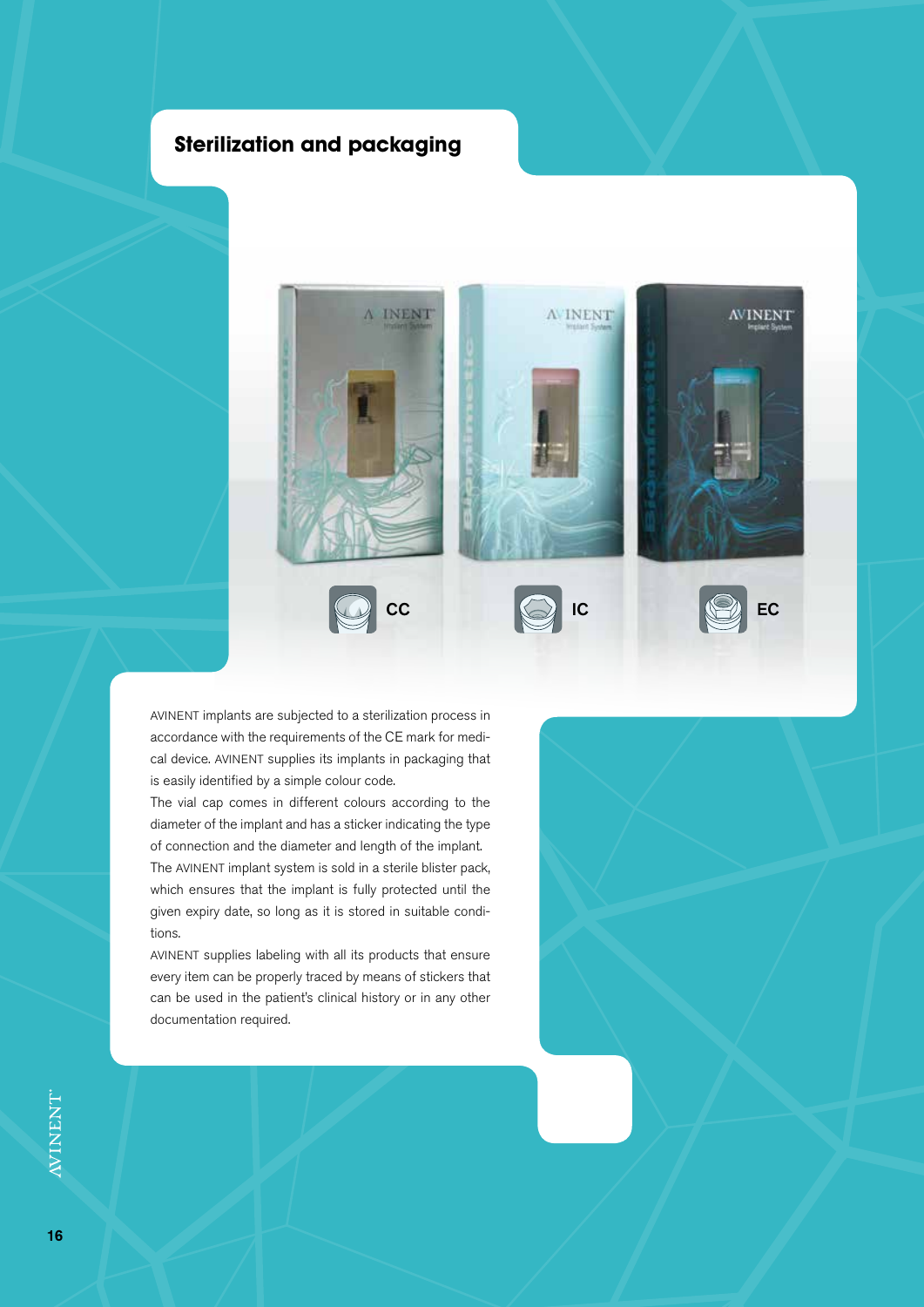#### Opening the packaging

Open the box and take out the blister pack.

Open the blister pack and leave the vial containing the implant in the sterile working area, avoiding contact with any item that is not sterile. The sterile blister pack must not be opened prior to use.

Open the vial by gripping the coloured cap with one hand while holding the transparent part in the other.

EC/IC: Fit the implant driver (manual and hand piece) into the implant holder.

CC: Fit the implant driver into the implant.

Press to make a tight fit and raise the implant set slightly.

EC/IC: Open the black cap on the bottom of the vial to remove the cover screw.

CC: The cover screw is inside the coloured cap.











Opened vial



Blister pack (front and back)

Information on the box



| Implant EC<br>ø 3.5 x 10 (3.5) Ti<br><b>REF</b> 1558                          | Imp<br>RE<br>GTII |
|-------------------------------------------------------------------------------|-------------------|
| <b>ES</b> Implante                                                            | STER              |
| PT Implante<br>FR Implant                                                     | AV                |
| (01) 08435452001046                                                           | Imp<br>RE         |
| (1C) XXXXX<br>(17) AAMMDD                                                     | GTII              |
| <b>XXXX</b><br><b>LOT</b>                                                     | STER              |
| $\sum_{\mathbf{a}} \mathsf{v}_{\mathbf{a}\mathbf{v}}^{\mathbf{c}}$ AAAA-MM-DD | AV                |
|                                                                               | Imp               |
|                                                                               | RE                |
|                                                                               | GTII              |

Labels that make Implant box label the product traceable

> **INENT**<br>plant EC  $\varnothing$  3.5 x 10 (3.5) 1558 LOT XXXX p. GTIN 08435452001046 AAAA-MM-DD

#### **AVINENT**<br>Implant EC  $\emptyset$  3.5 x 10 (3.5) 1558 LOT XXXX 既送 GTIN 08435452001046 AAAA-MM-DD

**AVINENT**<br>Implant EC  $\emptyset$  3.5 x 10 (3.5) 1558 LOT XXXX GTIN 08435452001046 AAAA-MM-DD

**INENT** Purchasing / Compra<br>**REF** 1558 LOT XXXX

| Implant EC/IC/CC                                 | External/internal/conical connection indicator                                                             |  |  |  |
|--------------------------------------------------|------------------------------------------------------------------------------------------------------------|--|--|--|
| ø 3.5 x 10 (3.5)                                 | Diameter x length (implant holder)                                                                         |  |  |  |
| Ti                                               | Titanium                                                                                                   |  |  |  |
| <b>REF</b> 1558                                  | Reference number                                                                                           |  |  |  |
| LOT XXXXX                                        | <b>Batch code</b>                                                                                          |  |  |  |
| AAAA-MM                                          | Expiry date                                                                                                |  |  |  |
| STERILE R                                        | Sterile. Sterilization method: radiation                                                                   |  |  |  |
| ▧                                                | Do not re-use                                                                                              |  |  |  |
| μi                                               | <b>Consult instructions for use</b>                                                                        |  |  |  |
| ш                                                | Manufacturer                                                                                               |  |  |  |
| $\epsilon$                                       | CE Mark NB num 0197. TÜV Rheinland                                                                         |  |  |  |
| Rx only                                          | (For the USA only) CAUTION: Federal law restricts this<br>device to sale by or on the order of a physician |  |  |  |
| (01) 08435452001046<br>(1C) XXXXX<br>(17) AAMMDD | <b>U.D.I.</b>                                                                                              |  |  |  |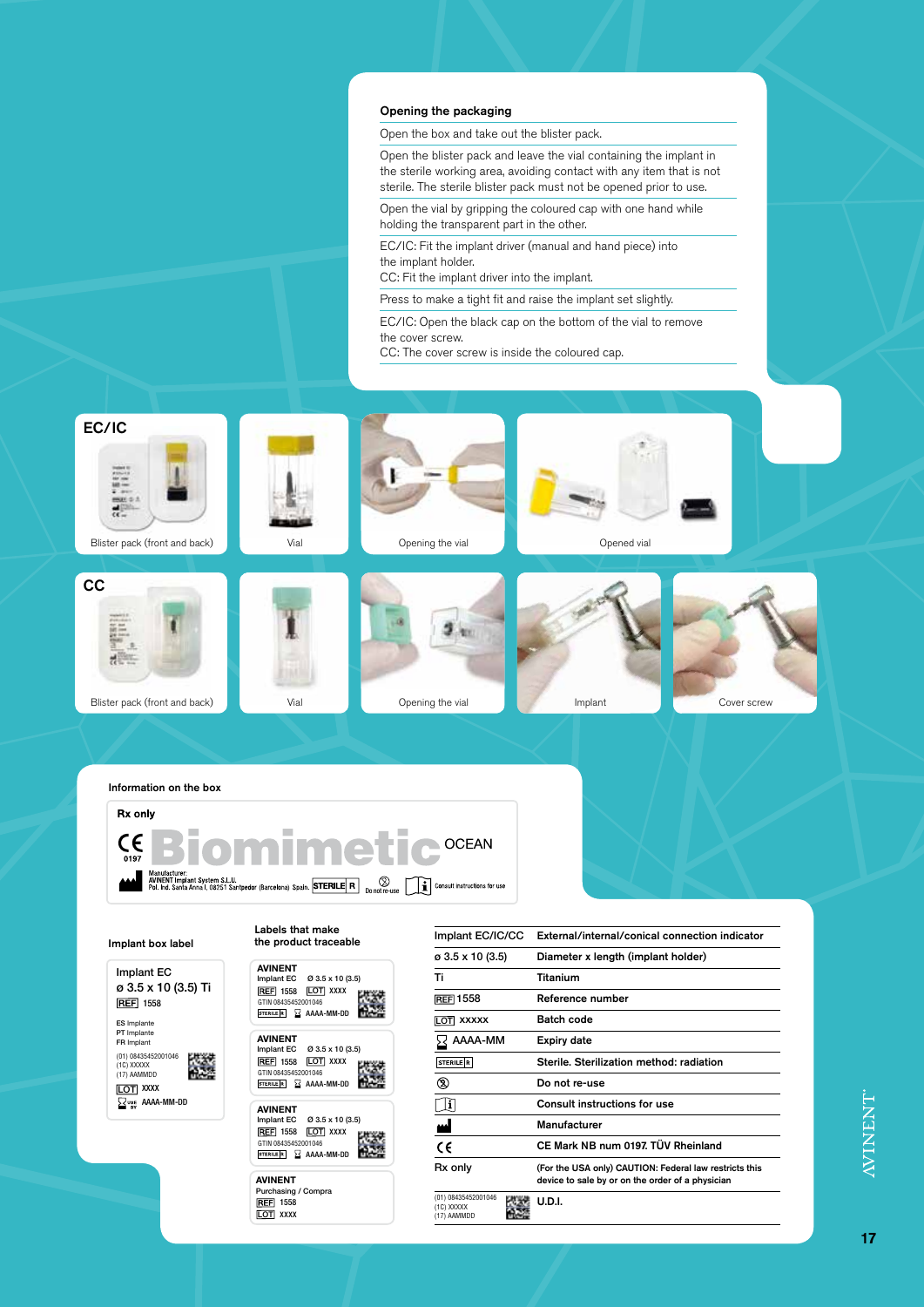#### **AVINENT Guided surgery**





#### **AVINENT Guided surgery**

- Implant Studio (implant planning and guided surgery)
- Simplant (implant planning)
- Dental Wings (implant planning)

#### **CT or CBCT Scanners**

Available libraries for:

- NewTom
- Carestream
- (More coming soon)

#### **Surgical motors**

AVINENT offers a wide range of surgical motors designed for many clinical applications, produced by leading brands in the industry. Intended to simplify daily practice and for multiple users, they can be adapted to suit each practitioner's needs by allowing the entire drilling sequence to be customised.

Our surgical motors are ergonomically designed, easy to use and significantly help to reduce tiredness. They give implantology specialists a surgical unit for everyday use in safely carrying out oral procedures. All the surgical motors have been designed with the aim of minimising size and weight, to improve the balance of the instrument and motor in the practitioner's hand and thereby reduce tiredness during long treatments.





#### **Radiographic template**

The radiographic template is a guide to help practitioners precisely select the appropriate implant diameter and length.

To adapt it to the proportions of the x-ray, the dimensions of the implant are shown at a scale 1:1 and 1.25:1.

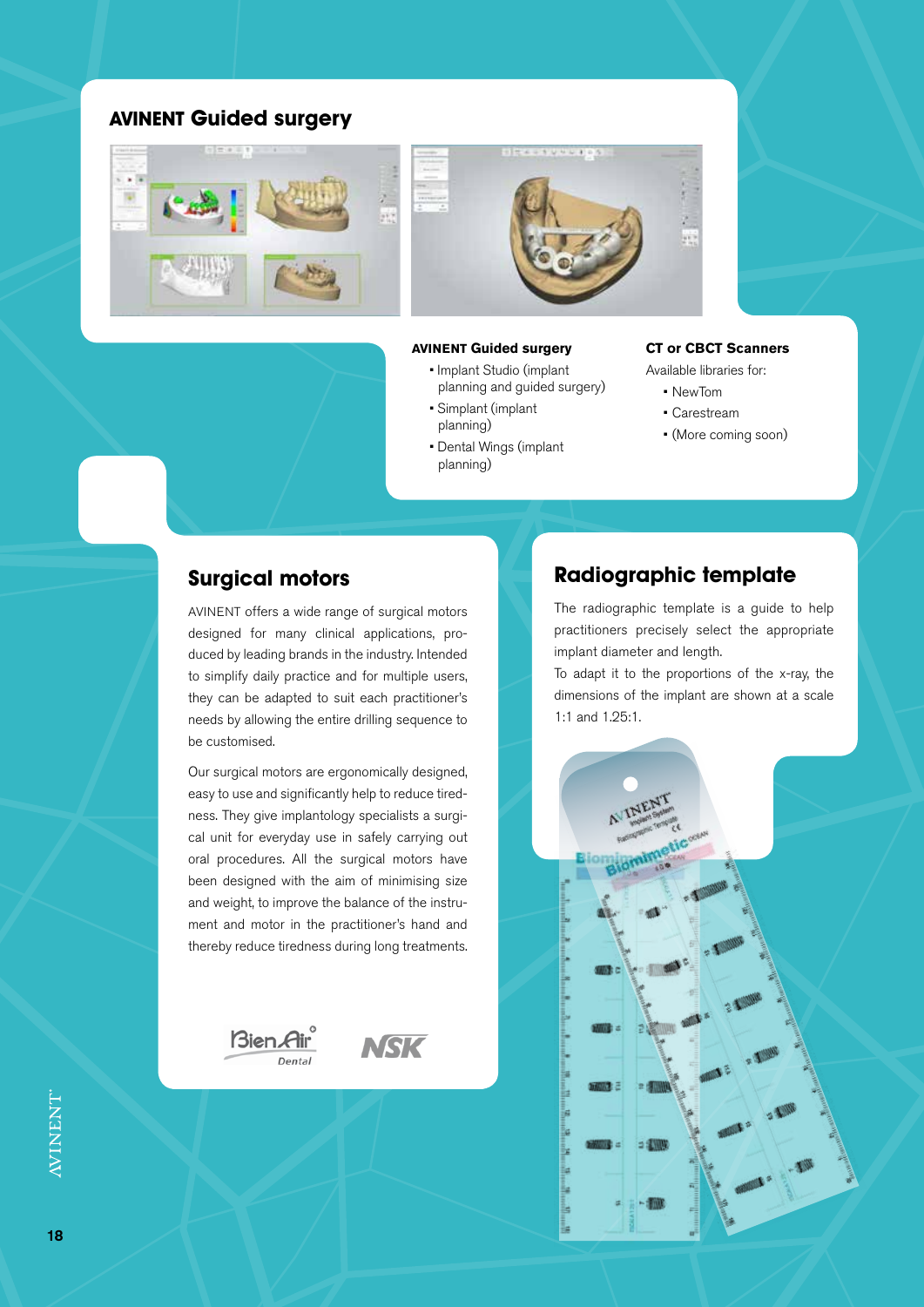### **Product index**

| Ref. | Description                                     | Page | Ref. | <b>Description</b>                                     | Page |
|------|-------------------------------------------------|------|------|--------------------------------------------------------|------|
| 0003 | Healing abutment EC $4,1 \times 5 \times 5$     | 5    | 0526 | Sterilization cassette 3x6"                            | 10   |
| 0030 | Healing abutment EC $3,5 \times 4 \times 3$     | 4    | 0527 | Radel plate 3x6"                                       | 10   |
| 0031 | Healing abutment EC 3,5 x 4 x 4                 | 4    | 0607 | Aesthetic healing abutment IC 4,5 x 2                  | 6, 7 |
| 0032 | Healing abutment EC 3,5 x 4 x 5                 | 4    | 0608 | Aesthetic healing abutment IC 4,5 x 3                  | 6, 7 |
| 0033 | Healing abutment EC 3,5 x 5 x 3                 | 4    | 0609 | Aesthetic healing abutment IC 4,5 x 4                  | 6, 7 |
| 0034 | Healing abutment EC $3,5 \times 5 \times 4$     | 4    | 0610 | Aesthetic healing abutment IC 4,5 x 5                  | 6, 7 |
| 0035 | Healing abutment EC 3,5 x 5 x 5                 | 4    | 0611 | Aesthetic healing abutment IC 4,5 x 6                  | 6, 7 |
| 0036 | Healing abutment EC $4,1 \times 5 \times 3$     | 5    | 0612 | Aesthetic healing abutment IC 4,5 x 7                  | 6, 7 |
| 0037 | Healing abutment EC 4,1 x 5 x 4                 | 5    | 0644 | Screwdriver ISO 1797 S (048)                           | 10   |
| 0038 | Healing abutment EC 4,1 x 5 x 7                 | 5    | 0645 | Screwdriver ISO 1797 XL (048)                          | 10   |
| 0171 | Anatomic healing abutment EC 3,5 x 5 x 3        | 4    | 0648 | Screwdriver transepithelial angled abutment ISO 1797 L | 10   |
| 0172 | Anatomic healing abutment EC 3,5 x 5 x 4        | 4    | 0651 | Holding tool EC/IC                                     | 10   |
| 0173 | Anatomic healing abutment EC 3,5 x 5 x 5        | 4    | 0652 | Implant depth gauge                                    | 10   |
| 0174 | Anatomic healing abutment EC 4,1 x 5 x 3        | 5    | 0655 | Drill extension                                        | 11   |
| 0175 | Anatomic healing abutment EC 4,1 x 5 x 4        | 5    | 0723 | Screwdriver impression coping closed tray ISO 1797     | 10   |
| 0176 | Anatomic healing abutment EC 4,1 x 5 x 5        | 5    | 0726 | Screwdriver transepithelial abutment ISO 1797 L        | 10   |
| 0177 | Anatomic healing abutment EC 4,1 x 5 x 7        | 5    | 0790 | Handle ISO 1797 L                                      | 11   |
| 0188 | Pointed drill                                   | 11   | 0791 | Handle ISO 1797 S                                      | 11   |
| 0263 | Screwdriver gold screw ISO 1797                 | 10   | 0804 | Screwdriver transepithelial angled abutment ISO 1797 S | 10   |
|      | Screwdriver Rhein 83 abutment                   |      | 1558 | Implant EC 3,5 x 10 (3,5)                              | 4    |
| 0267 | Screwdriver grooved screw ISO 1797              | 10   | 1559 | Implant EC 3,5 x 11,5 (3,5)                            | 4    |
| 0274 | Screwdriver S (048)                             | 11   | 1560 | Implant EC 3,5 x 13 (3,5)                              | 4    |
| 0275 | Screwdriver L (048)                             | 11   | 1561 | Implant EC 3,5 x 15 (3,5)                              | 4    |
| 0277 | Screwdriver ISO 1797 L (048)                    | 10   | 1562 | Implant EC 4,0 x 7 (3,5)                               | 4    |
| 0278 | Implant driver S (2.5)                          | 11   | 1563 | Implant EC 4,0 x 8,5 (3,5)                             | 4    |
| 0295 | Torque wrench                                   | 10   | 1564 | Implant EC 4,0 x 10 (3,5)                              | 4    |
| 0299 | Implant driver L (2.5)                          | 11   | 1565 | Implant EC 4,0 x 11,5 (3,5)                            |      |
| 0300 | Implant driver ISO 1797 EC/IC L (2.5)           | 10   | 1566 | Implant EC 4,0 x 13 (3,5)                              | 4    |
| 0328 | Screwdriver transepithelial abutment ISO 1797 S | 10   | 1567 | Implant EC 4,0 x 15 (3,5)                              | 4    |
| 0465 | Anatomic healing abutment IC 3,5/4,1 x 4,5 x 2  | 6, 7 | 1568 | Implant EC $4,5 \times 7(4,1)$                         | 5    |
| 0466 | Anatomic healing abutment IC 3,5/4,1 x 4,5 x 3  | 6, 7 | 1569 | Implant EC $4,5 \times 8,5(4,1)$                       | 5    |
| 0467 | Anatomic healing abutment IC 3,5/4,1 x 4,5 x 3  | 6, 7 | 1570 | Implant EC $4,5 \times 10 (4,1)$                       | 5    |
| 0468 | Anatomic healing abutment IC 3,5/4,1 x 4,5 x 5  | 6, 7 | 1571 | Implant EC 4,5 x 11,5 (4,1)                            | 5    |
| 0469 | Anatomic healing abutment IC 3,5/4,1 x 4,5 x 7  | 6, 7 | 1572 | Implant EC $4,5 \times 13(4,1)$                        | 5    |
| 0471 | Anatomic healing abutment IC 3,5/4,1 x 5,5 x 3  | 6, 7 | 1573 | Implant EC $4,5 \times 15 (4,1)$                       | 5    |
| 0472 | Anatomic healing abutment IC 3,5/4,1 x 5,5 x 4  | 6, 7 | 1574 | Implant EC $5,0 \times 7(4,1)$                         | 5    |
| 0473 | Anatomic healing abutment IC 3,5/4,1 x 5,5 x 5  | 6, 7 | 1575 | Implant EC 5,0 x 8,5 (4,1)                             | 5    |
| 0474 | Anatomic healing abutment IC 3,5/4,1 x 5,5 x 7  | 6, 7 | 1576 | Implant EC 5,0 x 10 (4,1)                              | 5    |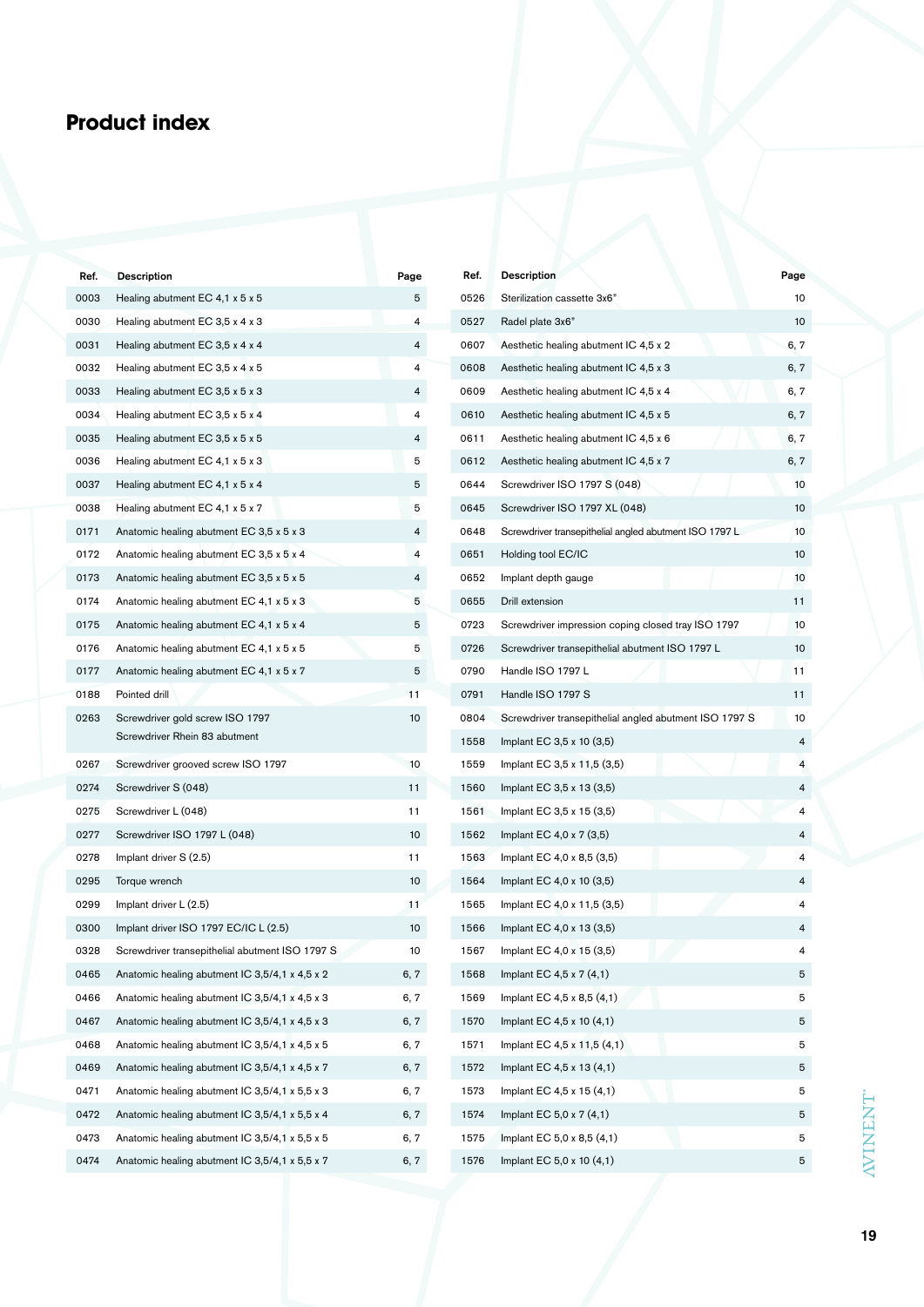| Ref. | Description                                               | Page             | Ref. | Description                                       | Page |
|------|-----------------------------------------------------------|------------------|------|---------------------------------------------------|------|
| 1577 | Implant EC 5,0 x 11,5 (4,1)                               | 5                | 2688 | Screw tap 4,0 mm                                  | 11   |
| 1578 | Implant EC $5,0 \times 13(4,1)$                           | 5                | 2689 | Screw tap 4,5 mm                                  | 11   |
| 1579 | Implant IC $3,5 \times 10 (3,5)$                          | 6                | 2690 | Screw tap 5,0 mm                                  | 11   |
| 1580 | Implant IC 3,5 x 11,5 (3,5)                               | 6                | 2692 | Implant driver ISO 1797 W&H EC/IC                 | 10   |
| 1581 | Implant IC 3,5 x 13 (3,5)                                 | 6                | 2693 | Implant driver ISO 1797 EC/IC S                   | 10   |
| 1582 | Implant IC $3,5 \times 15 (3,5)$                          | 6                | 2726 | Anatomic healing abutment IC 3,5/4,1 x 6,5 x 5    | 6, 7 |
| 1583 | Implant IC $4,0 \times 7$ $(3,5)$                         | 6                | 2727 | Anatomic healing abutment IC 3,5/4,1 x 6,5 x 4    | 6, 7 |
| 1584 | Implant IC $4,0 \times 8,5 (3,5)$                         | 6                | 2737 | Anatomic healing abutment IC 3,5/4,1 x 6,5 x 3    | 6, 7 |
| 1585 | Implant IC $4,0 \times 10 (3,5)$                          | 6                | 2891 | Implant handle L                                  | 11   |
| 1586 | Implant IC 4,0 x 11,5 (3,5)                               | 6                | 2935 | Implant CC 3,5 x 10 (3,5)                         | 8    |
| 1587 | Implant IC $4,0 \times 13$ $(3,5)$                        | 6                | 2936 | Implant CC 3,5 x 11,5 (3,5)                       | 8    |
| 1588 | Implant IC $4,0 \times 15 (3,5)$                          | 6                | 2937 | Implant CC 3,5 x 13 (3,5)                         | 8    |
| 1589 | Implant IC $4,5 \times 7(4,1)$                            | 7                | 2938 | Implant CC 3,5 x 15 (3,5)                         | 8    |
| 1590 | Implant IC $4,5 \times 8,5 \ (4,1)$                       | $\boldsymbol{7}$ | 2939 | Implant CC $4,0 \times 7$ $(3,5)$                 | 8    |
| 1591 | Implant IC $4,5 \times 10 (4,1)$                          | 7                | 2940 | Implant CC 4,0 x 8,5 (3,5)                        | 8    |
| 1592 | Implant IC 4,5 x 11,5 (4,1)                               | $\overline{7}$   | 2941 | Implant CC 4,0 x 10 (3,5)                         | 8    |
| 1593 | Implant IC $4,5 \times 13 (4,1)$                          | 7                | 2942 | Implant CC 4,0 x 11,5 (3,5)                       | 8    |
| 1594 | Implant IC $4,5 \times 15 (4,1)$                          | $\overline{7}$   | 2943 | Implant CC 4,0 x 13 (3,5)                         | 8    |
| 1595 | Implant IC $5,0 \times 7(4,1)$                            | 7                | 2944 | Implant CC 4,0 x 15 (3,5)                         | 8    |
| 1596 | Implant IC $5,0 \times 8,5(4,1)$                          | $\overline{7}$   | 2945 | Implant CC $4,5 \times 7(4,1)$                    | 9    |
| 1597 | Implant IC $5,0 \times 10 (4,1)$                          | 7                | 2946 | Implant CC $4,5 \times 8,5 \ (4,1)$               | 9    |
| 1598 | Implant IC 5,0 x 11,5 (4,1)                               | 7                | 2947 | Implant CC $4,5 \times 10 (4,1)$                  | 9    |
| 1599 | Implant IC $5,0 \times 13(4,1)$                           | $\sqrt{7}$       | 2948 | Implant CC 4,5 x 11,5 (4,1)                       | 9    |
| 1763 | Sterilization cassette OCEAN                              | 10               | 2949 | Implant CC $4,5 \times 13(4,1)$                   | 9    |
| 1810 | Direction indicator $\varnothing$ 1,5 - $\varnothing$ 2,3 | 11               | 2950 | Implant CC $4,5 \times 15 (4,1)$                  | 9    |
| 1878 | Implant handle S                                          | 11               | 2951 | Implant CC $5,0 \times 7(4,1)$                    | 9    |
| 2046 | Twist drill ø 1,6 x 7 - 15                                | 11               | 2952 | Implant CC $5,0 \times 8,5(4,1)$                  | 9    |
| 2047 | Pilot drill ø 1,6 - ø 2,4                                 | 11               | 2953 | Implant CC 5,0 x 10 (4,1)                         | 9    |
| 2048 | Drill ø 2,0 - ø 3,3 x 7 - 15                              | 11               | 2954 | Implant CC 5,0 x 11,5 (4,1)                       | 9    |
| 2049 | Drill ø 2,2 - ø 3,8 x 7 - 15                              | 11               | 2955 | Implant CC $5,0 \times 13(4,1)$                   | 9    |
| 2050 | Drill ø 2,8 - ø 4,3 x 7 - 15                              | 11               | 2981 | Implant driver ISO 1797 CC 3,5 S                  | 10   |
| 2051 | Drill ø 3,2 - ø 4,8 x 7 - 13                              | 11               | 2982 | Implant driver ISO 1797 CC 4,1 S                  | 10   |
| 2198 | Drill stop ø 1,6                                          | 11               | 2984 | Implant driver ISO 1797 CC 3,5 L                  | 10   |
| 2199 | Drill stop ø 3,3                                          | 11               | 2985 | Implant driver ISO 1797 CC 4,1 L                  | 10   |
| 2200 | Drill stop ø 3,8                                          | 11               | 2988 | Anatomic healing abutment (Single) CC 3,5 x 4 x 3 | 8    |
| 2201 | Drill stop ø 4,3                                          | 11               | 2989 | Anatomic healing abutment (Single) CC 3,5 x 4 x 5 | 8    |
| 2202 | Drill stop ø 4,8                                          | 11               | 2990 | Anatomic healing abutment (Single) CC 3,5 x 5 x 3 | 8    |
| 2687 | Screw tap 3,5 mm                                          | 11               | 2991 | Anatomic healing abutment (Single) CC 3,5 x 5 x 5 | 8    |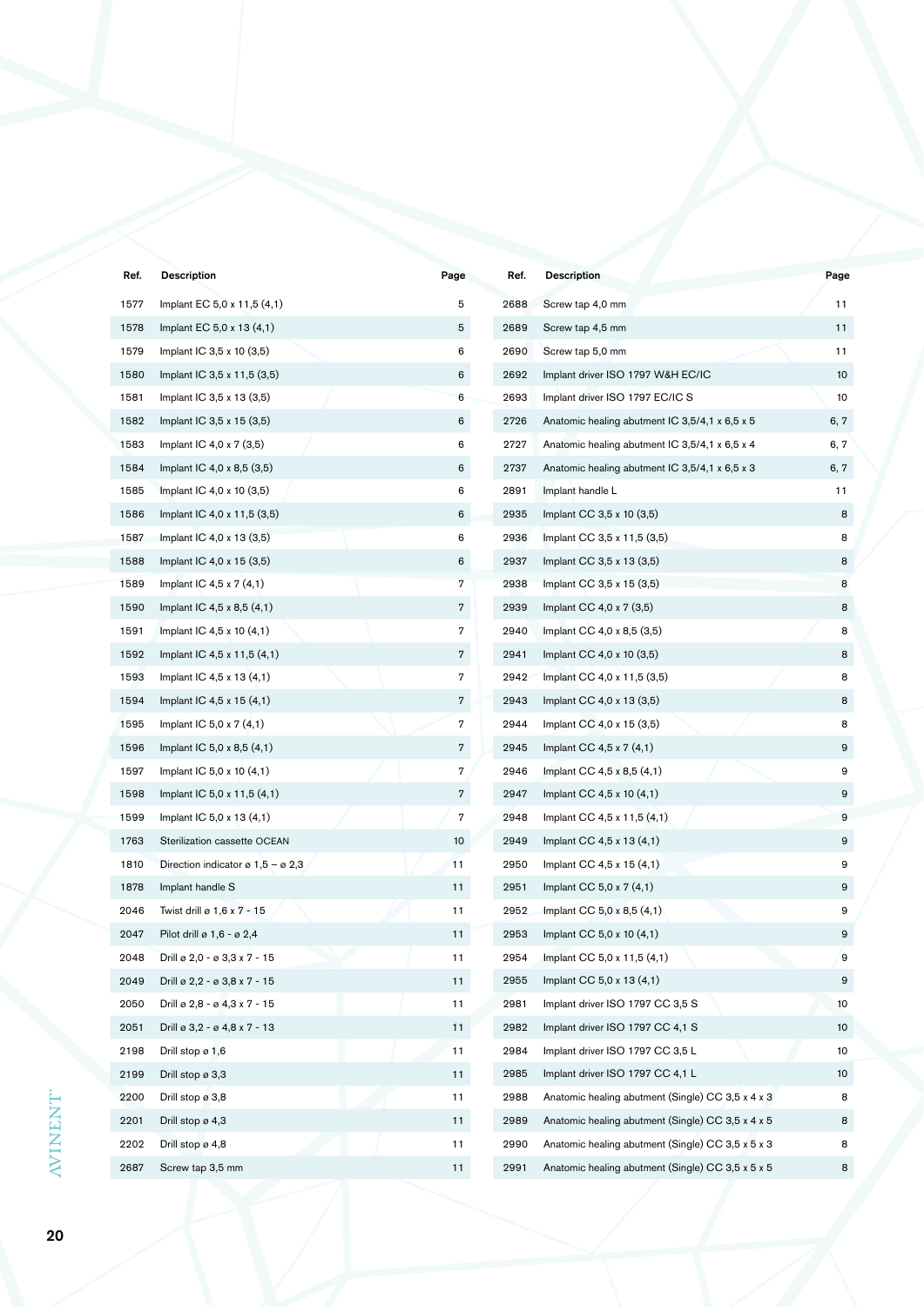| Ref. | Description                                            | Page | Ref. | <b>Description</b>                                         | Page |
|------|--------------------------------------------------------|------|------|------------------------------------------------------------|------|
| 2992 | Anatomic healing abutment (Single) CC 3,5 x 5 x 7      | 8    | 3812 | Implant CC $6,0 \times 7$ $(4,1)$                          | 9    |
| 2993 | Anatomic healing abutment (Multiple) CC 3,5 x 4 x 3    | 8    | 3814 | Implant CC 6,0 x 11,5 (4,1)                                | 9    |
| 2994 | Anatomic healing abutment (Multiple) CC 3,5 x 4 x 5    | 8    | 3938 | Implant CC $6,0 \times 8,5(4,1)$                           | 9    |
| 2995 | Anatomic healing abutment (Multiple) CC 3,5 x 5 x 3    | 8    | 3939 | Implant CC $6,0 \times 10 (4,1)$                           | 9    |
| 2996 | Anatomic healing abutment (Multiple) CC 3,5 x 5 x 5    | 8    | 3960 | Hard bone drill ø 5,1 - ø 5,7 x 7 - 11,5                   | 11   |
| 2997 | Anatomic healing abutment (Multiple) CC 3,5 x 5 x 7    | 8    | 3963 | Screw tap 6,0 mm                                           | 11   |
| 2998 | Anatomic healing abutment (Single) CC 4,1 x 5 x 3      | 9    | 3966 | Drill ø 4,2 - ø 5,7 x 7 - 11,5                             | 11   |
| 2999 | Anatomic healing abutment (Single) CC 4,1 x 5 x 5      | 9    |      |                                                            |      |
| 3000 | Anatomic healing abutment (Single) CC 4,1 x 5 x 7      | 9    |      |                                                            |      |
| 3008 | Anatomic healing abutment (Multiple) CC 4,1 x 5 x 7    | 9    |      |                                                            |      |
| 3010 | Anatomic healing abutment (Multiple) CC 4,1 x 6 x 3    | 9    |      |                                                            |      |
| 3011 | Anatomic healing abutment (Multiple) CC 4,1 x 6 x 5    | 9    |      |                                                            |      |
| 3012 | Anatomic healing abutment (Multiple) CC 4,1 x 6 x 7    | 9    |      |                                                            |      |
| 3311 | Hard bone drill ø 2,4 - ø 3,3 x 7 - 15                 | 11   |      |                                                            |      |
| 3312 | Hard bone drill ø 3,0 - ø 3,7 x 7 - 15                 | 11   |      |                                                            |      |
| 3313 | Hard bone drill ø 3,8 - ø 4,3 x 7 - 15                 | 11   |      |                                                            |      |
| 3314 | Hard bone drill ø 4,1 - ø 4,7 x 7 - 13                 | 11   |      |                                                            |      |
| 3363 | Healing abutment EC 4,5 x 4 x 3                        | 5    |      |                                                            |      |
| 3364 | Healing abutment EC 4,5 x 4 x 5                        | 5    |      |                                                            |      |
| 3365 | Healing abutment EC 4,5 x 4 x 7                        | 5    |      |                                                            |      |
| 3366 | Anatomic healing abutment PEEK EC 4,1 x 6 x 5          | 5    |      |                                                            |      |
| 3367 | Anatomic healing abutment PEEK EC 4,1 x 8 x 5          | 5    |      |                                                            |      |
| 3370 | Anatomic healing abutment IC 3,5/4,1 x 3,5 x 3         | 6, 7 |      |                                                            |      |
| 3371 | Anatomic healing abutment IC 3,5/4,1 x 3,5 x 5         | 6, 7 |      |                                                            |      |
| 3372 | Anatomic healing abutment IC 3,5/4,1 x 3,5 x 7         | 6, 7 |      |                                                            |      |
| 3373 | Anatomic healing abutment PEEK IC 3,5/4,1 x 6 x 5      | 6, 7 |      |                                                            |      |
| 3453 | Anatomic healing abutment PEEK (Single) CC 3,5 x 6 x 5 | 8    |      |                                                            |      |
| 3454 | Anatomic healing abutment PEEK CC 3,5 x 6 x 5          | 8    |      |                                                            |      |
| 3455 | Anatomic healing abutment PEEK (Single) CC 4,1 x 6 x 5 |      |      |                                                            |      |
| 3456 | Anatomic healing abutment PEEK CC 4,1 x 6 x 5          | 9    |      |                                                            |      |
| 3457 | Anatomic healing abutment PEEK (Single) CC 4,1 x 8 x 5 | 9    |      |                                                            |      |
| 3458 | Anatomic healing abutment PEEK CC 4,1 x 8 x 5          | 9    |      |                                                            |      |
| 3470 | Anatomic healing abutment (Single) CC 4,1 x 6 x 3      | 9    |      |                                                            |      |
| 3471 | Anatomic healing abutment (Single) CC 4,1 x 6 x 5      | 9    |      |                                                            |      |
| 3472 | Anatomic healing abutment (Single) CC 4,1 x 6 x 7      | 9    |      |                                                            |      |
| 3473 | Anatomic healing abutment (Multiple) CC 4,1 x 5 x 3    | 9    |      |                                                            |      |
| 3474 | Anatomic healing abutment (Multiple) CC 4,1 x 5 x 5    | 9    |      |                                                            |      |
| 3481 | Anatomic healing abutment PEEK IC 3,5/4,1 x 8 x 5      | 6, 7 |      | *The availability of the products in this catalog may vary |      |

| Ref. | <b>Description</b>                       | Page |
|------|------------------------------------------|------|
| 3812 | Implant CC $6,0 \times 7$ $(4,1)$        | 9    |
| 3814 | Implant CC 6,0 x 11,5 (4,1)              | 9    |
| 3938 | Implant CC 6,0 x 8,5 (4,1)               | 9    |
| 3939 | Implant CC 6,0 x 10 (4,1)                | 9    |
| 3960 | Hard bone drill ø 5,1 - ø 5,7 x 7 - 11,5 | 11   |
| 3963 | Screw tap 6,0 mm                         | 11   |
| 3966 | Drill ø 4,2 - ø 5,7 x 7 - 11,5           | 11   |

\*The availability of the products in this catalog may vary depending on the country where you are based. Please contact your AVINENT distributor for further information.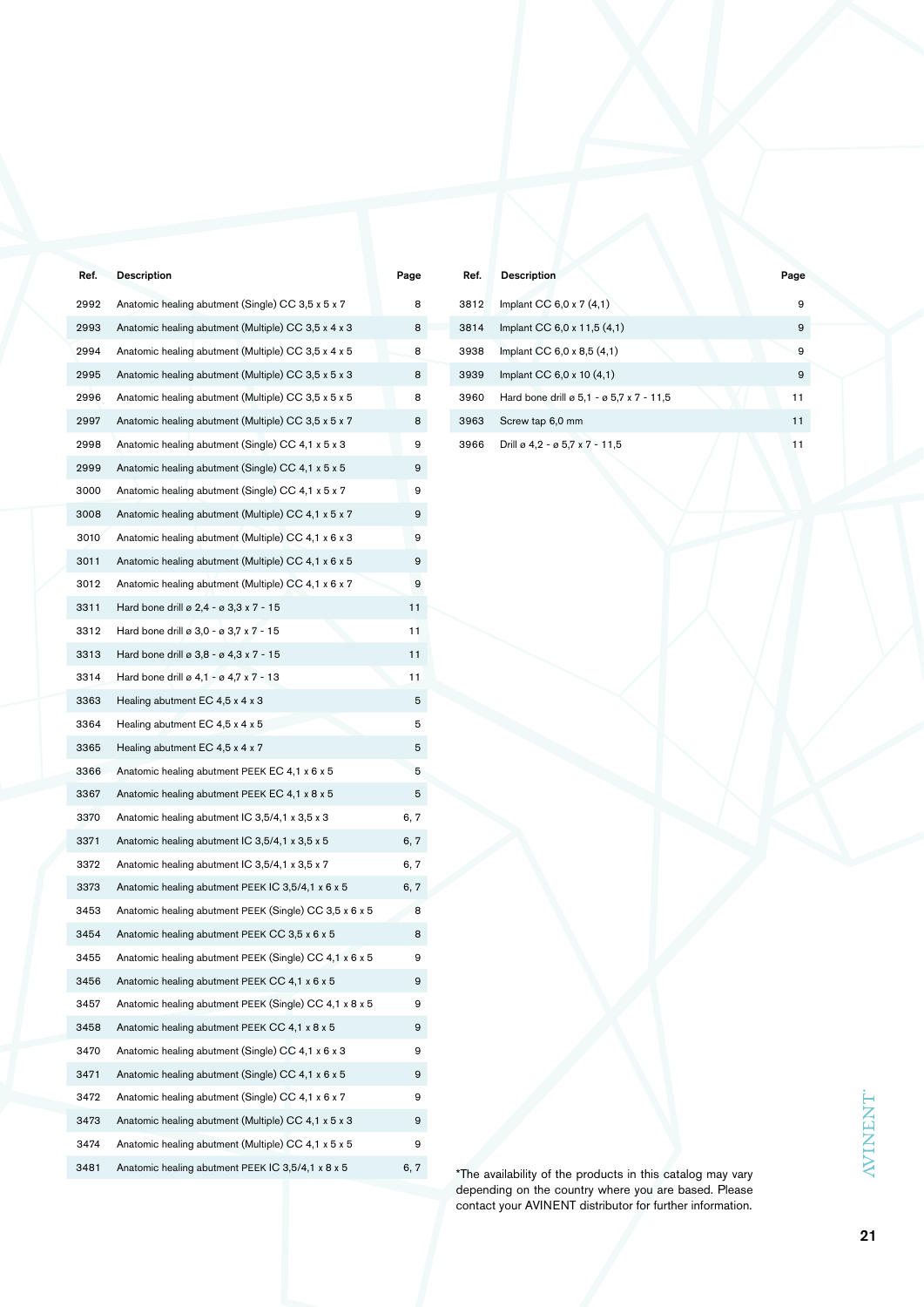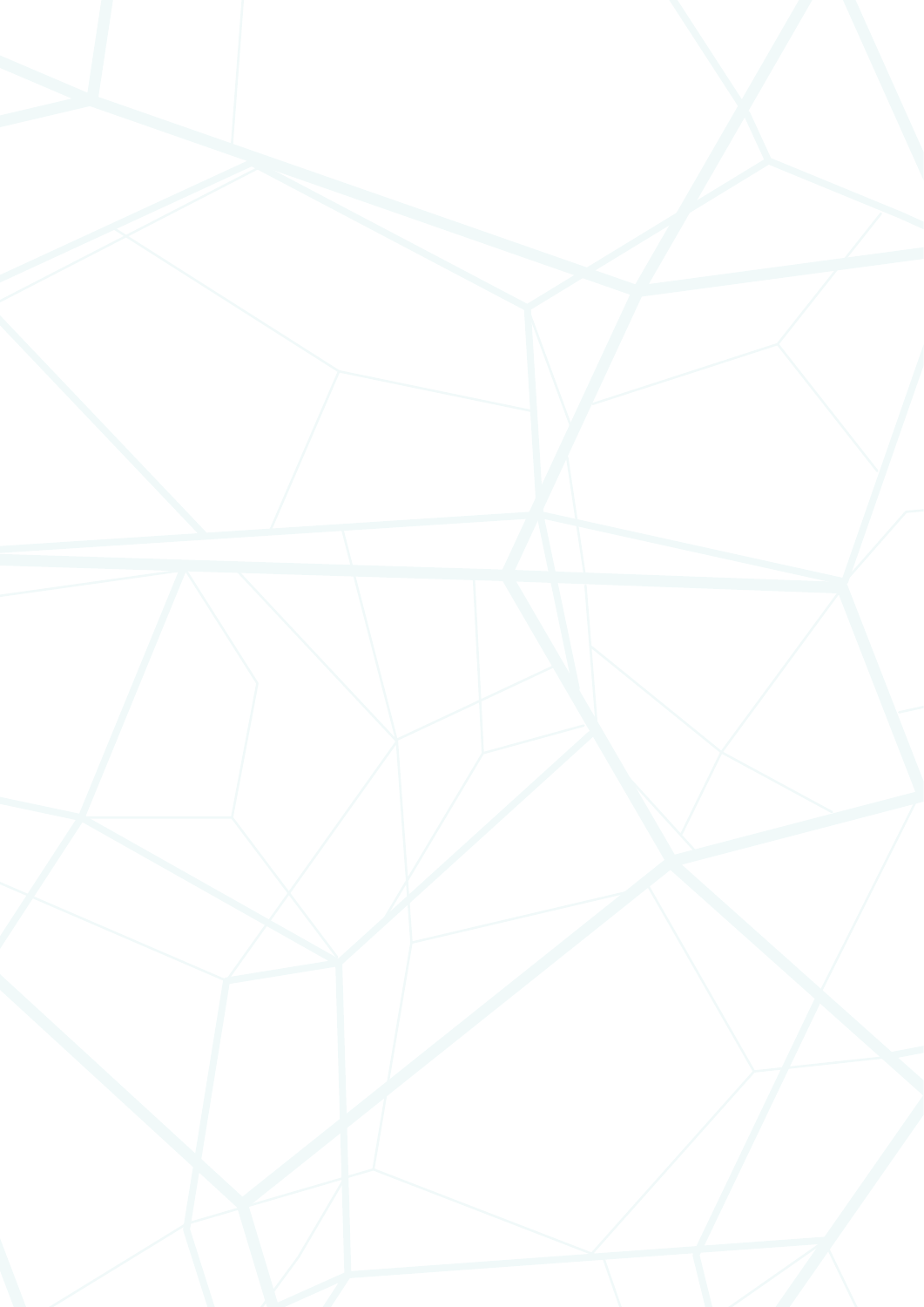